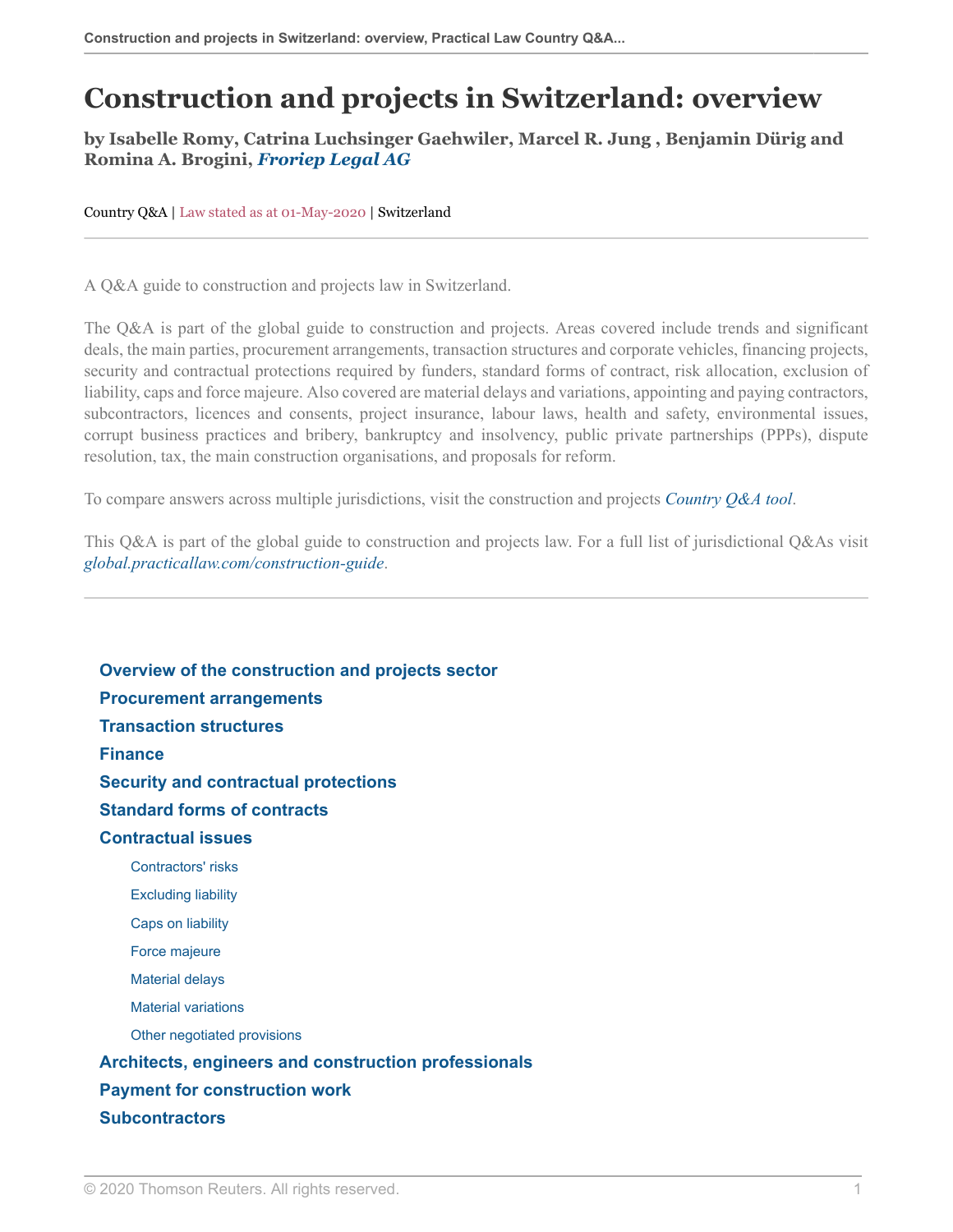| <b>Licensing</b>                                        |
|---------------------------------------------------------|
| <b>Projects insurance</b>                               |
| <b>Employment laws</b>                                  |
| <b>Health and safety</b>                                |
| <b>Environmental issues</b>                             |
| <b>Prohibiting corrupt practices</b>                    |
| <b>Bankruptcy/insolvency</b>                            |
| <b>PPPs</b>                                             |
| <b>Dispute resolution</b>                               |
| <b>Tax</b>                                              |
| <b>Other requirements for international contractors</b> |
| <b>Reform</b>                                           |
| <b>Contributor profiles</b>                             |
| <b>Isabelle Romy, Partner</b>                           |
| Catrina Luchsinger Gaehwiler, Partner                   |
| Marcel R. Jung, Tax Partner                             |
| Benjamin Dürig, Counsel                                 |
| Romina A. Brogini, Senior Associate                     |

## <span id="page-1-0"></span>**Overview of the construction and projects sector**

<span id="page-1-1"></span>1. What are the main trends in the local construction and projects market? What are the most significant deals?

### **Main trends**

After the construction boom from 2009 to about 2015, which was driven by strong immigration and very low interest rates, the sector cooled down in 2016 and 2017.

Since 2018, the construction industry has recorded marginal growth and an increase in applications for construction permits for residential properties and operational buildings, while new construction activities for single-family homes stagnated.

The reasons for an increase in residential construction are the historically low mortgage interest rates as well as negative bank interest rates, which lead investors to seek alternative investments in real estate. Investors are focussing on residential properties, aiming to buy and subsequently rent them out. The most popular investment properties are apartments and single-family homes in central locations or in other city areas or suburbs.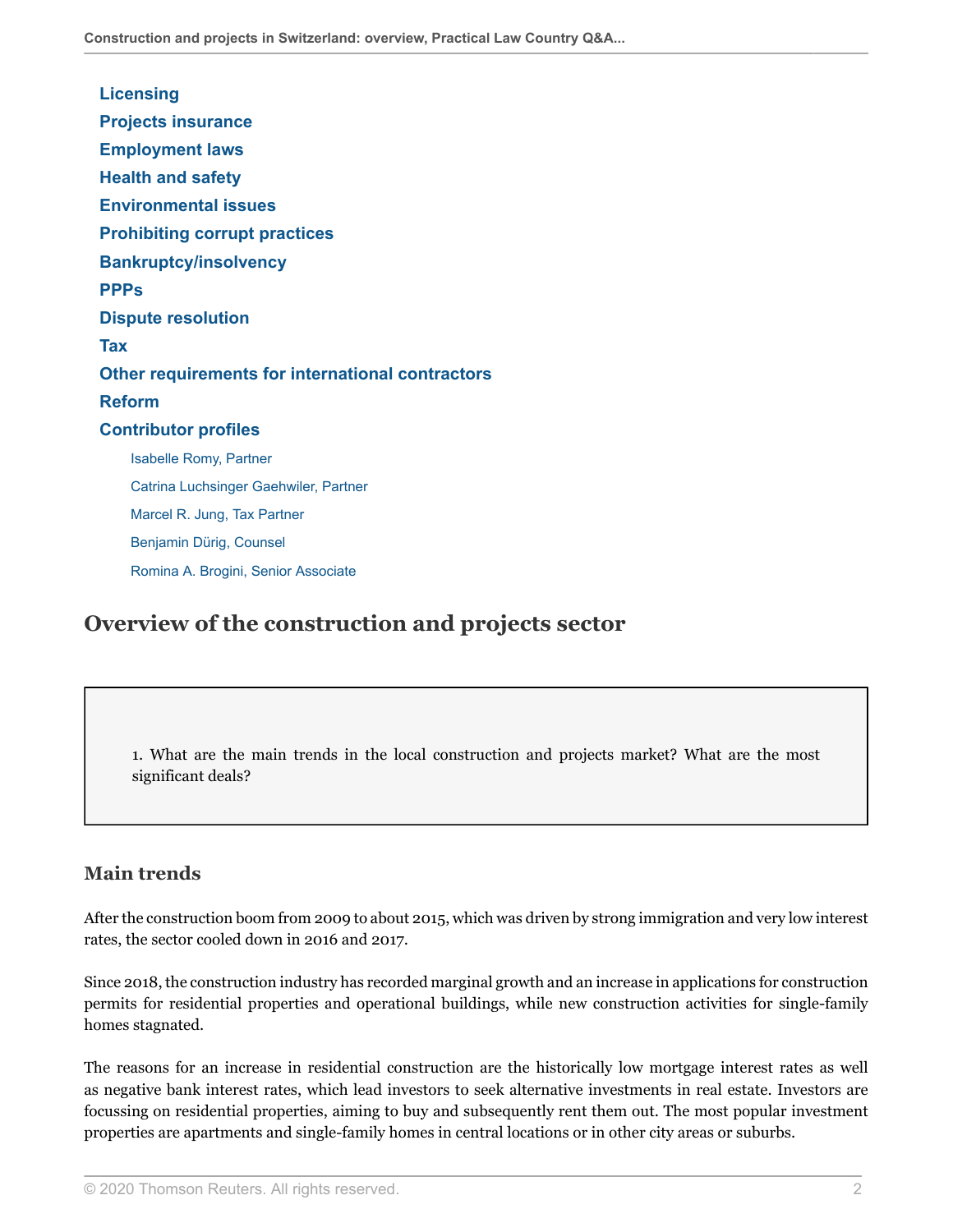However, there are significant regional differences. While the regions around Lake Geneva, Zurich and the Swiss plateau are seeing an increase in residential construction activities, investments in the southern and central parts of Switzerland are stagnating, while those in Basel, along with the eastern regions of Switzerland, may be decreasing.

While economic researchers expect growth to remain marginal, the lack of alternative investment opportunities means that the Swiss housing market will continue to be attractive for investors, provided that interest rates remain low.

This contribution was updated during the early stage of the COVID-19 crisis at a time when the effects of the coronavirus crisis on the economy as a whole and on the real estate sector in particular were not yet foreseeable. For this reason, we have not considered the potential consequences of the coronavirus crisis on the real estate sector in Switzerland in this issue.

## **Major projects**

Major projects include:

- Infrastructure:
	- northern bypass Zurich (*Nordumfahrung*): widening of the motorway to six lanes and new tunnel through Gubrist (cost: CHF1,55 billion);
	- renovation of A9 at Vennes-Chexbres, including bridges and tunnels (cost: CHF800 million);
	- renovation of A1 at Luterbach-Härkingen, including a new bridge over the Aare river (cost: CHF886 million);
	- renovation of A6 at Rubigen-Thun-Spiez in the Bernese highlands, including bridges and tunnels (cost: CHF700 million);
	- NEAT: 57 km railway tunnel completed; remaining stages of the new railway transalpine axis for freight transport and passenger services (total cost: CHF23.5 billion);
	- GOTTHARD: renovation of the existing Gotthard road tunnel, including construction of a second road tunnel (cost: CHF 2 billion);
	- CEVA: railway connection between Geneva and Annemasse (France) (cost: CHF1.5 billion);
	- HGV: improving Switzerland's accessibility to the European high-speed transportation network (for example, Biel/Bienne-Belfort, Zurich-Munich and Basel-Mulhouse) (cost: CHF1.3 billion);
	- STEP AS 2035: strategic expansion of the Swiss railway network to increase the railway traffic on certain routes (cost: CHF12.89 billion);
	- Limmattalbahn: new railway infrastructure through Limmat Valley, in the Swiss cantons of Aargau and Zurich to the west of the city of Zurich (cost: CHF755 million).
- Public buildings:
	- Zurich university district: extension of University Hospital, Zurich University and Federal Institute of Zurich (ETH) (planning a stadium) (estimated cost: CHF4.5 billion);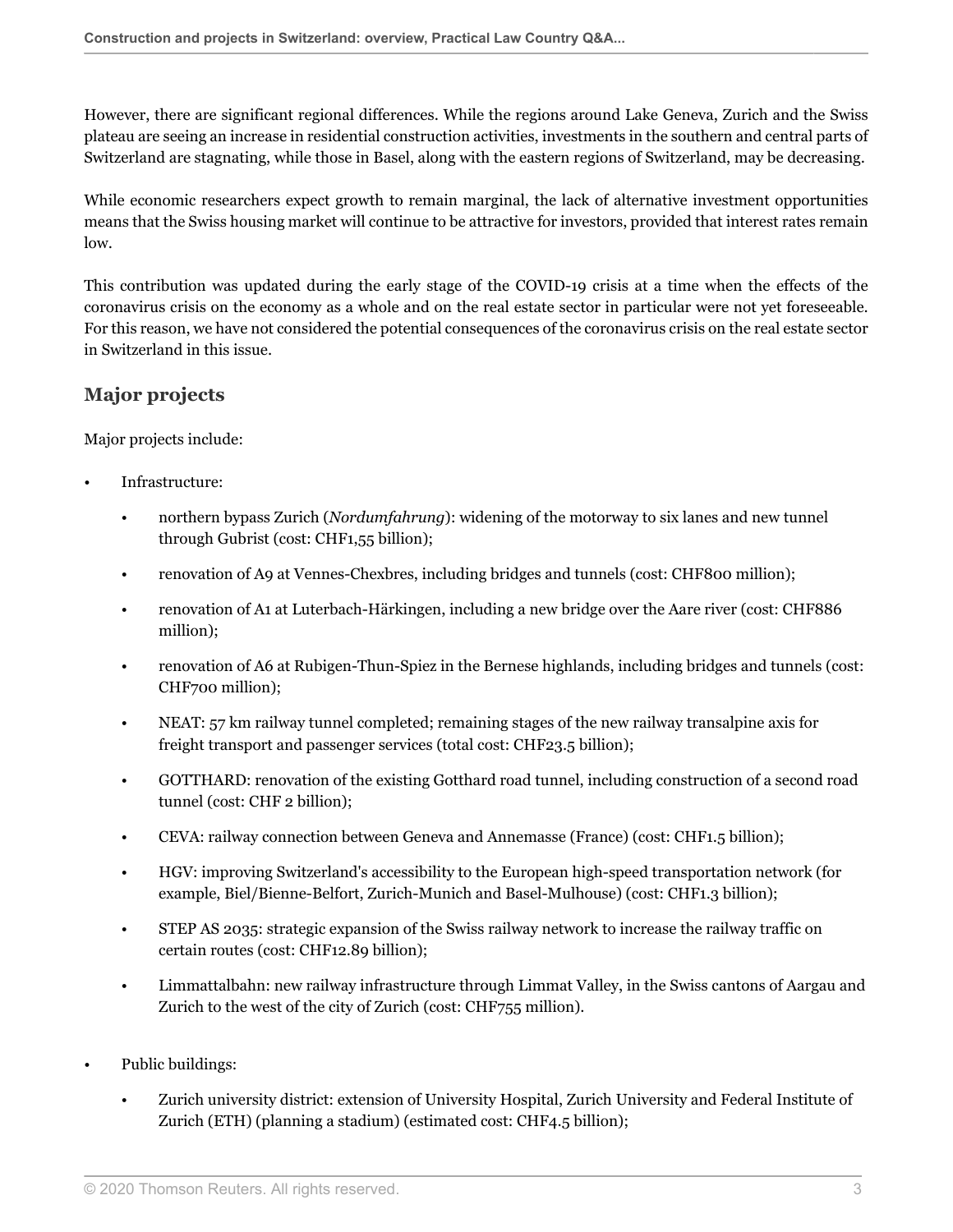- police and justice centre in Zurich: centralisation of the cantonal police force, crime enforcement authorities and remand prison on the old freight yard of Zurich until 2021 (cost: CHF570 million);
- Sports: construction of a new ice hockey stadium for Zurich-based club ZSC Lions until 2022 (cost: CHF170 million).
- Mixed-use projects:
	- "The Circle": business centre with offices, a medical centre, hotels, restaurants and congress rooms next to the Zurich airport (cost: CHF1 billion) (opening 2020);
	- Greencity: construction of 740 apartments and 3000 workplaces until 2020 in the south of Zurich (2000 Watt Society certificate) (cost: CHF900 million);
	- Genève Pont-Rouge: construction of 600 apartments, offices, hotels and schools (real estate project of the Swiss Federal Railway) (cost: CHF670 million);
	- Horw Mitte: construction of 520 apartments, 1700 workplaces, a railway square and a park (cost: CHF600 million);
	- Europaallee: mixed-use area of 78,000 square metres next to Zurich main station, including apartments (40%), commercial premises, offices, senior residences, hotel, and schools (real estate project of the Swiss Federal Railway) (overall estimated cost: CHF1.5 billion);
	- klybeckplus: mixed-use area of 300,000 square metres in Basel-Stadt on a former chemical industrial area, including apartments, offices, leisure and culture facilities, green and open spaces and public transportation connections (cost: unknown);
	- Quai Vernets: 42,150 square metres mixed-use area in Geneva, including new apartments (1,500), commercial premises, public facilities and green areas(cost: unknown);
	- Leutschenbach residential area: mixed-use area in Zurich with 370 new apartments until 2024 (cost: CHF213 million);
	- Bülachguss: mixed-use area in Bülach (province of Zurich) with 55,300 square metres apartments, offices and a public park (cost: 310 million).
- Chemical industry projects:
	- Roche Campus: Roche officially inaugurated the highest skyscraper in Switzerland (178 metres) in September 2015; the company plans additional construction projects over the next decade, such as a new research and development centre for about 1,900 employees, new office buildings for 1,700 workers (including a skyscraper of 205 metres) (cost: CHF3 billion);
	- Novartis Campus: the first stage of the campus is completed, but additional construction projects are planned until 2030 (cost: CHF2.5 billion).

## <span id="page-3-0"></span>**Procurement arrangements**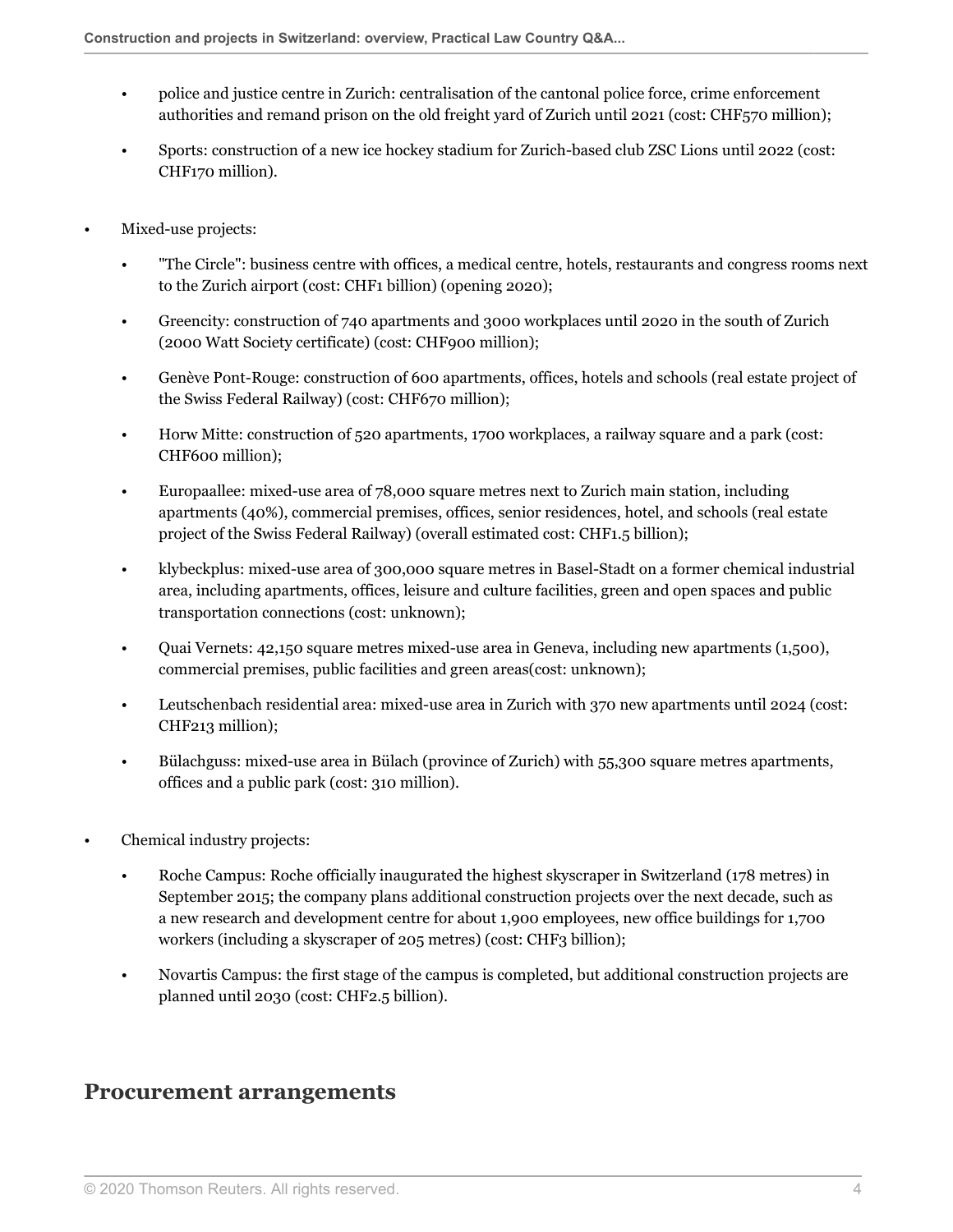2. Which are the most common procurement arrangements if the main parties are local? Are these arrangements different if some or all of the main parties are international contractors or consultants?

There are several types of procurement arrangements depending on the complexity of the project, regardless of whether the main parties are local or international:

- **Single contractors.** This model is mainly used for smaller projects. The owner or developer enters into several construction agreements with several partial contractors. The project is co-ordinated by the owner or developer. The responsibility of the partial contractors is limited to a specific part of the construction (for example, electricity).
- **General contractors.** This model is used for larger and complex projects. The owner enters into one agreement with the general contractor who is responsible for the execution of the owner's project for a fixed price. The general contractor usually enters into further agreements with subcontractors.
- **Total contractors.** This model is used for very large projects, where the total contractor is commissioned to design a project and to execute it. The total contractor therefore not only co-ordinates with architects and other planners but also executes the work performed by a general contractor.

## <span id="page-4-0"></span>**Transaction structures**

3. What transaction structures and corporate vehicles are most commonly used in both local and international projects?

In commercial projects, Swiss investors often incorporate a Swiss real estate company in the legal form of a corporation or a limited liability company and use it as a special purpose vehicle (SPV) for this specific matter only. The company can be held by one single investor or a group of investors jointly which have a shareholder agreement between them.

Apart from corporate SPVs, contractual structures are used to organise relationships between contractors as consortiums. It is very common in Switzerland to use consortiums for large projects, due to the joint liability of the members of the consortium for the realisation of the project towards a client.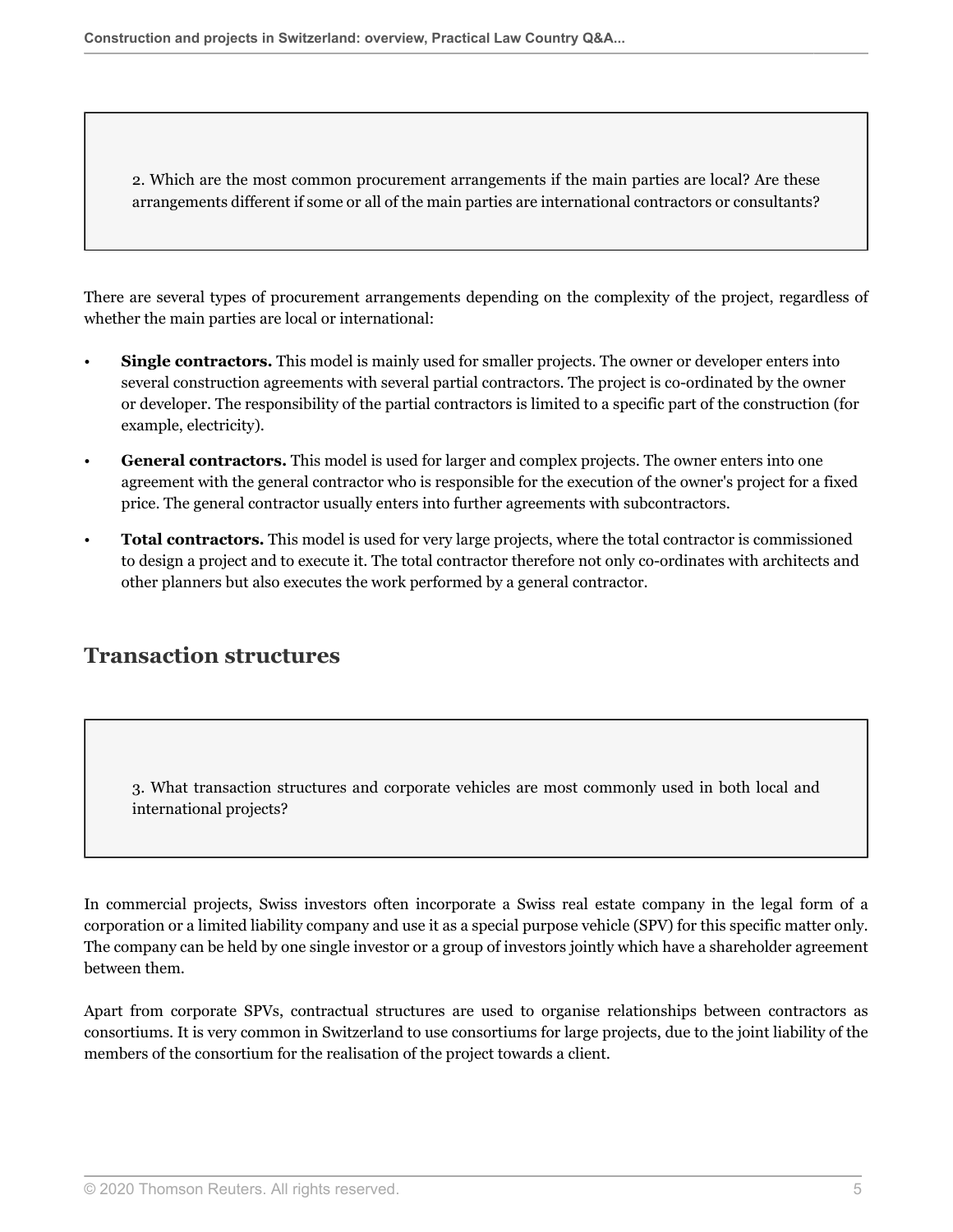Further, much Swiss real estate, including property which is being developed, is held in investment vehicles, for example stock-listed investment companies, real estate investment funds, investment foundations for pension funds or directly owned by pension funds and insurance companies.

<span id="page-5-0"></span>Cross-border real estate investors use the same structures as Swiss investors for commercial projects in Switzerland.

## **Finance**

4. How are projects financed? How do arrangements differ for major international projects?

In Switzerland, real estate projects of Swiss and foreign investors are usually financed through equity and debt. Banks and certain life insurance companies have historically granted mortgages against corresponding collaterals of 70% to 80% of the market value of the property. In 2019, the Swiss Bankers Association set out new guidelines for mortgage lending against residential real estate limiting the debt to 70% of the current market value of the property. In general, mortgages have in many cases dropped to around 60% to 70% of the property value. Real estate funds by law can only lend against one third of the assets, but exceptions can be made for funds open to qualified investors only.

In addition, large real estate companies often issue bonds. More complex financing instruments may be used depending on the complexity, size and type of the project.

The interest rates for mortgages in Swiss francs have been historically low. Based on the current situation on the market, a turnaround of interest rates is not to be expected in the foreseeable future, even though the interest rates have shown a tendency to increase in recent weeks due to the effect of the coronavirus pandemic on the markets.

## <span id="page-5-1"></span>**Security and contractual protections**

5. What forms of security and contractual protections do funders typically require to protect their investments?

## **Security**

Typically, the funders will request a lien on the real property in the form of a mortgage certificate, which will allow them to foreclose on the property in the event of default.

Other securities that may be required include: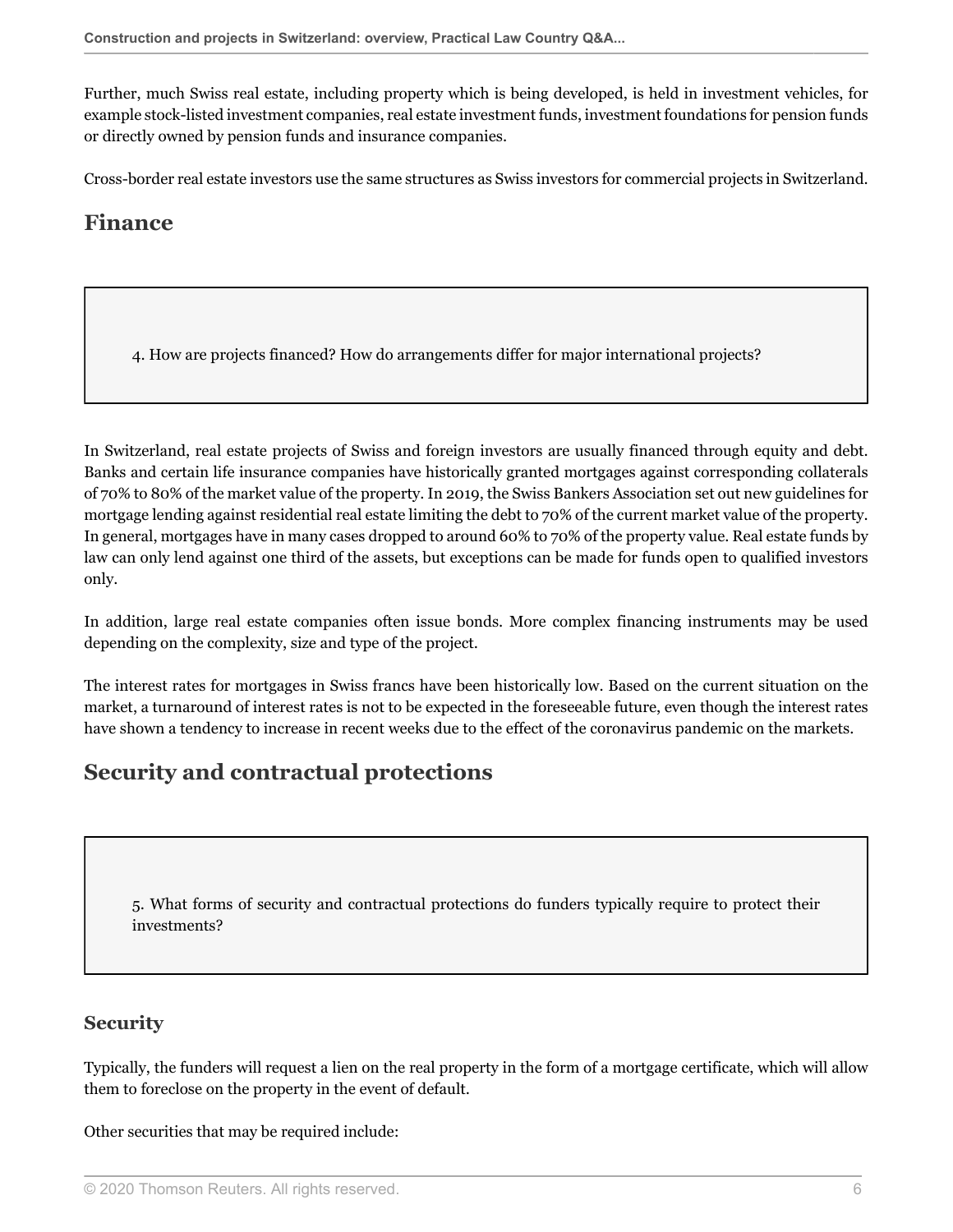- Global assignment of receivables (for example, the rights to proceeds arising from the lease of the premises).
- Parent guarantee or surety.
- Pledge of shares (if the building owner is a stock company), bank accounts or other assets or intellectual property rights.

## **Contractual**

Lender banks often require that the owner undertakes to hold all of its assets in accounts with them, which allows them to set off any claims out of the building loan against these assets, whereas they exclude a reciprocal set-off right of the customer.

In more complex project funding or in highly leveraged circumstances, funders often require a say in the purchase of new real estate for additional projects, have a set of financial covenants in the contract and define possibly target sales figures to monitor the **borrower's** ability to repay the loan amounts.

## <span id="page-6-0"></span>**Standard forms of contracts**

6. What standard forms of contracts are used for both local and international projects? Which organisations publish them?

## <span id="page-6-2"></span>**Local projects**

The most frequently used standard forms of contracts are those published by the Swiss Society of Engineers and Architects (SIA). They cover a large range of different contractual relationships, including contracts between building owners and contractors, architects and engineers.

In addition, even when the parties do not use standard forms of contracts, they commonly refer to specific SIA norms and include them into their agreements. SIA norms embody the current state-of-the-art for different aspects of planning and construction.

## **International projects**

<span id="page-6-1"></span>Although Switzerland is one of the founding members of the International Federation of Consulting Engineers (*Fédération Internationale des Ingénieurs-Conseils*) (FIDIC), which has its offices in Geneva, the FIDIC forms are not used in Switzerland, not even for international projects. For most international projects, the same templates and norms are used as for local projects (*see above, [Local projects](#page-6-2)*).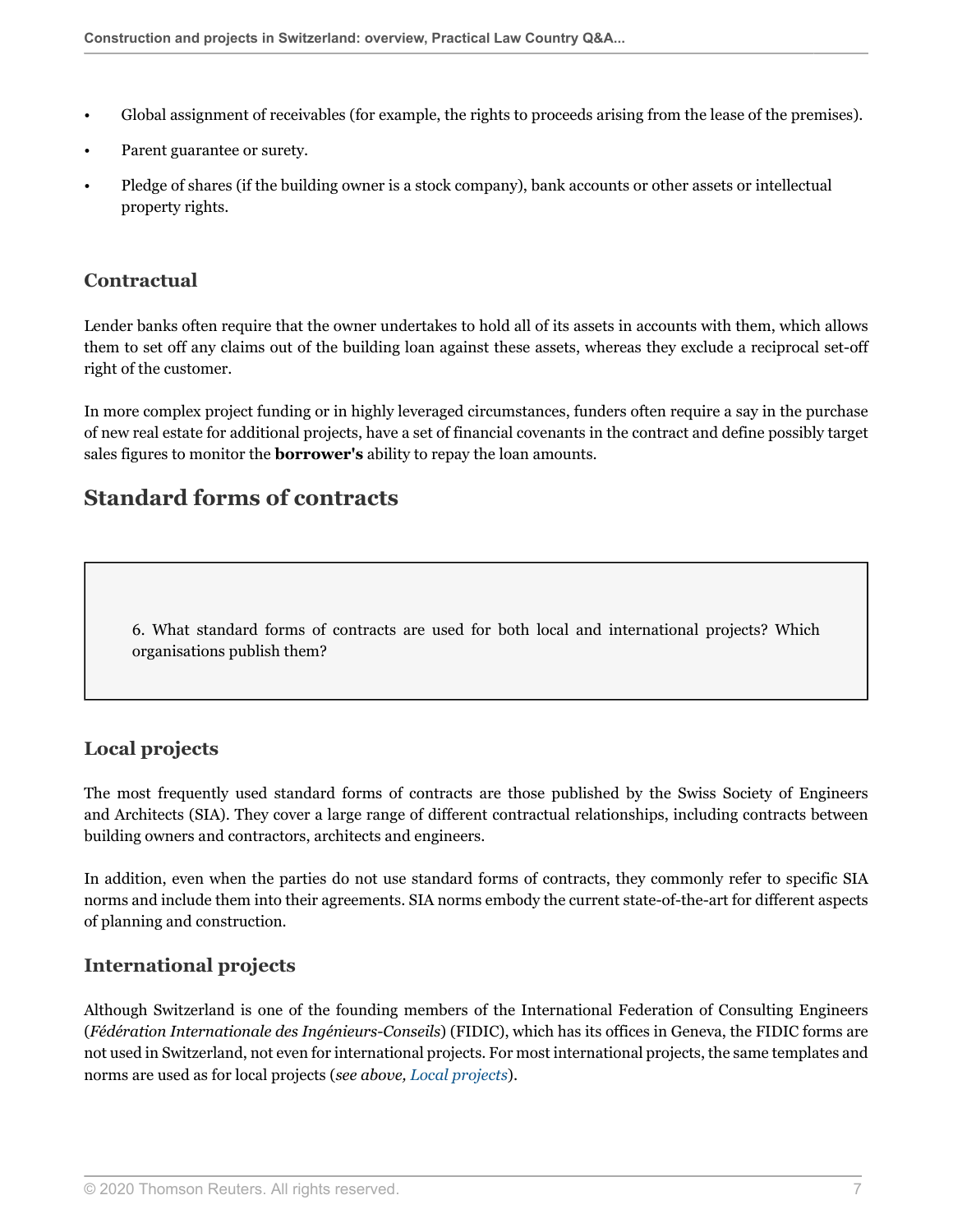## **Contractual issues**

## <span id="page-7-0"></span>**Contractors' risks**

7. What risks are typically allocated to the contractor? How are these risks offset or managed?

Under Swiss statutory law, a contractor usually has the same duties of care as an employee in an employment relationship, that is, the contractor must either:

- Carry out the work in person.
- Have the work carried out under his or her personal supervision.

The contractor is liable for any defects of the work. If the work is defective to the extent that the customer has no use for it or cannot equitably be expected to accept it, the contractor is at fault and the customer can seek damages.

The risk of destruction of the work before completion or delivery usually lies with the contractor. As a result, the contractor is not entitled to payment for any unfinished work and must, provided that reconstruction is possible, re-do the work at its own cost, unless the reason for the destruction is attributable to the customer.

Where the parties have agreed on a lump sum for the work, the contractor must carry out the work for the fixed price, even in cases where its expenses are higher than contemplated. The only exception to this rule applies in the case of extraordinary circumstances that were unforeseeable or excluded under the contract. In practice, however, the Swiss courts have discretion to qualify additional work as extra performance under the agreement, therefore approving the price increase by the contractor.

Since all these rules are non-mandatory, the statutory regime can be contractually modified in favour of the client or the contractor.

## <span id="page-7-1"></span>**Excluding liability**

<span id="page-7-2"></span>8. How can liability be excluded or restricted under local law?

Under Swiss law, contractual liability can be excluded, restricted or modified at will, except liability for damages caused by wilful intent or gross negligence.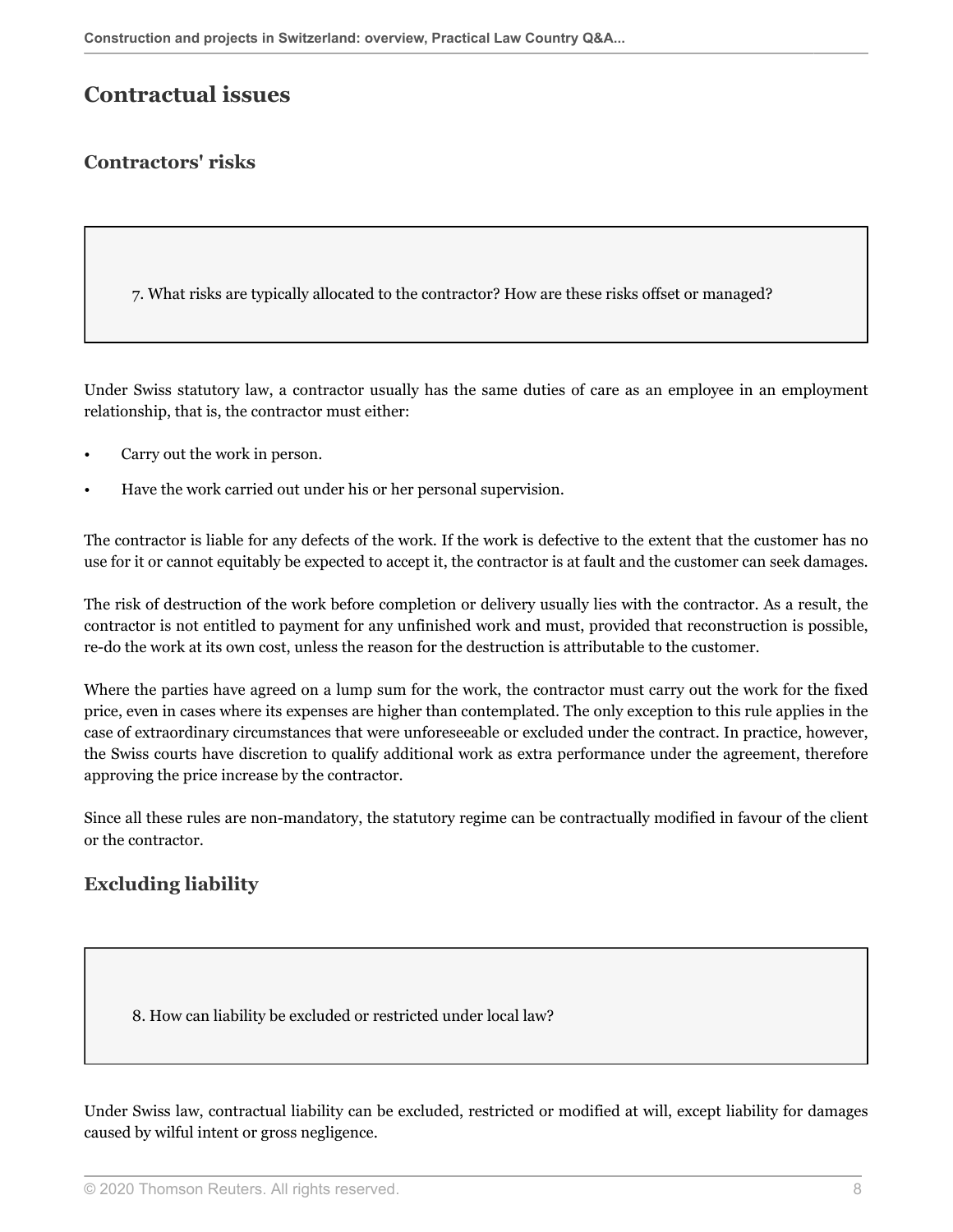Under statutory law, the contractor can also exclude its liability for acts carried out by its auxiliaries, including its subcontractors.

<span id="page-8-0"></span>In any event, excluding liability for physical injury is not possible.

## **Caps on liability**

9. Do the parties usually agree to a cap on liability? If yes, how is this usually fixed? What liabilities, if any, are typically not capped?

Caps on liability can take various forms (for example, caps on the amount of insurance coverage or multiples of the compensation). However, such caps do not apply to cases of liability due to gross negligence or wilful intent.

### <span id="page-8-1"></span>**Force majeure**

10. Are force majeure exclusions available and enforceable?

Under Swiss law, a force majeure event can break the causation link between an act/omission and the damage, and therefore exclude the liability of the contractor.

The Swiss Society of Engineers and Architects' Norm 118 (SIA Norm 118), which is often included in contracts, provides that the contractor is entitled to an extension of the contractually agreed deadline and to equitable compensation if the work is delayed due to a force majeure event.

Any delays in construction work resulting from the measures ordered by the Federal Council in connection with the fight against the COVID-19 crisis could potentially qualify as such a force majeure event (even though construction sites were not closed down during the lockdown in March to May 2020). However, if the contractor is responsible for not being able to continue the work, for example, if the contractor does not comply with the prescribed hygiene measures, and the construction site as a result must be closed, the contractor would not be entitled to an extension of the contractually agreed deadline and/or an equitable compensation.

## <span id="page-8-2"></span>**Material delays**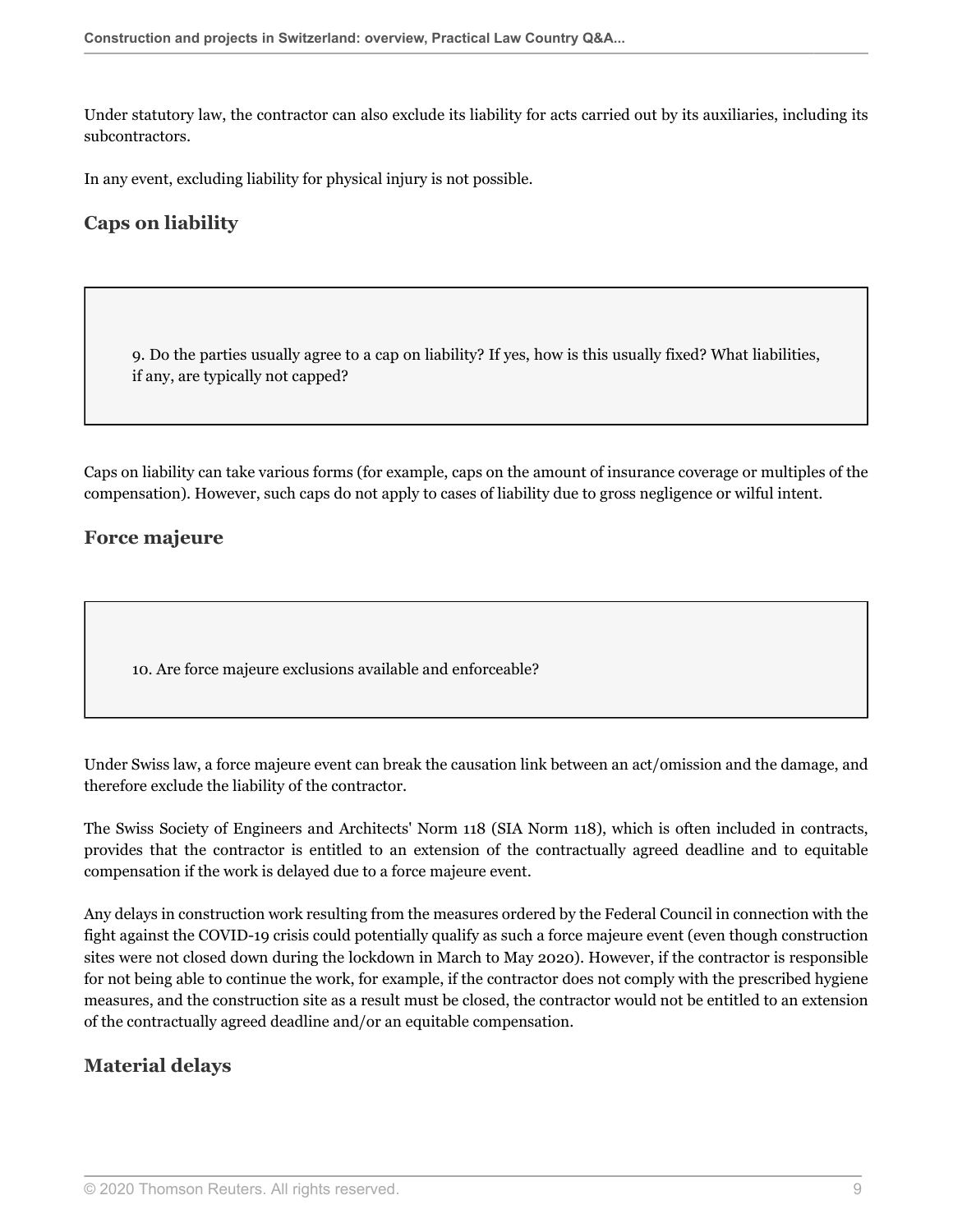11. What contractual provisions are typically negotiated to cover material delays to the project?

Statutory law provides that the customer is entitled to withdraw from the contract before the agreed delivery date if the contractor either:

- Fails to commence the work on time or delays its performance in breach of contract.
- Falls so far behind schedule that there is no longer any prospect of completing the work on time, provided that the customer is not at fault.

As the above provision is vague and incomplete, the parties often agree on contractual penalties applicable in the case of delays. These penalties often consist of a percentage of the price depending on the importance of the delay, based on a clearly defined construction schedule.

### <span id="page-9-0"></span>**Material variations**

12.What contractual provisions are typically negotiated to cover variations to the works?

Under statutory law, the customer can refuse acceptance and, if the contractor is at fault, seek damages if the work is so defective or deviates from the contractual terms to such an extent that the customer has no use for it or cannot equitably be expected to accept it (rescission).

In the case of minor defects or minor deviations from the contractual terms, the customer can either:

- Reduce the price in proportion to the decrease in value of the works (reduction).
- Require the contractor to rectify the work at its own expense and to pay damages if it was at fault, provided that rectification is possible without excessive costs to the contractor (repair).

In the case of works carried out on the customer's land or property which, by its nature, cannot be removed without disproportionate detriment to the contractor, the customer can only request a reduction of the price or repair.

This regime is often contractually modified so that the customer must first seek repair before other options are available.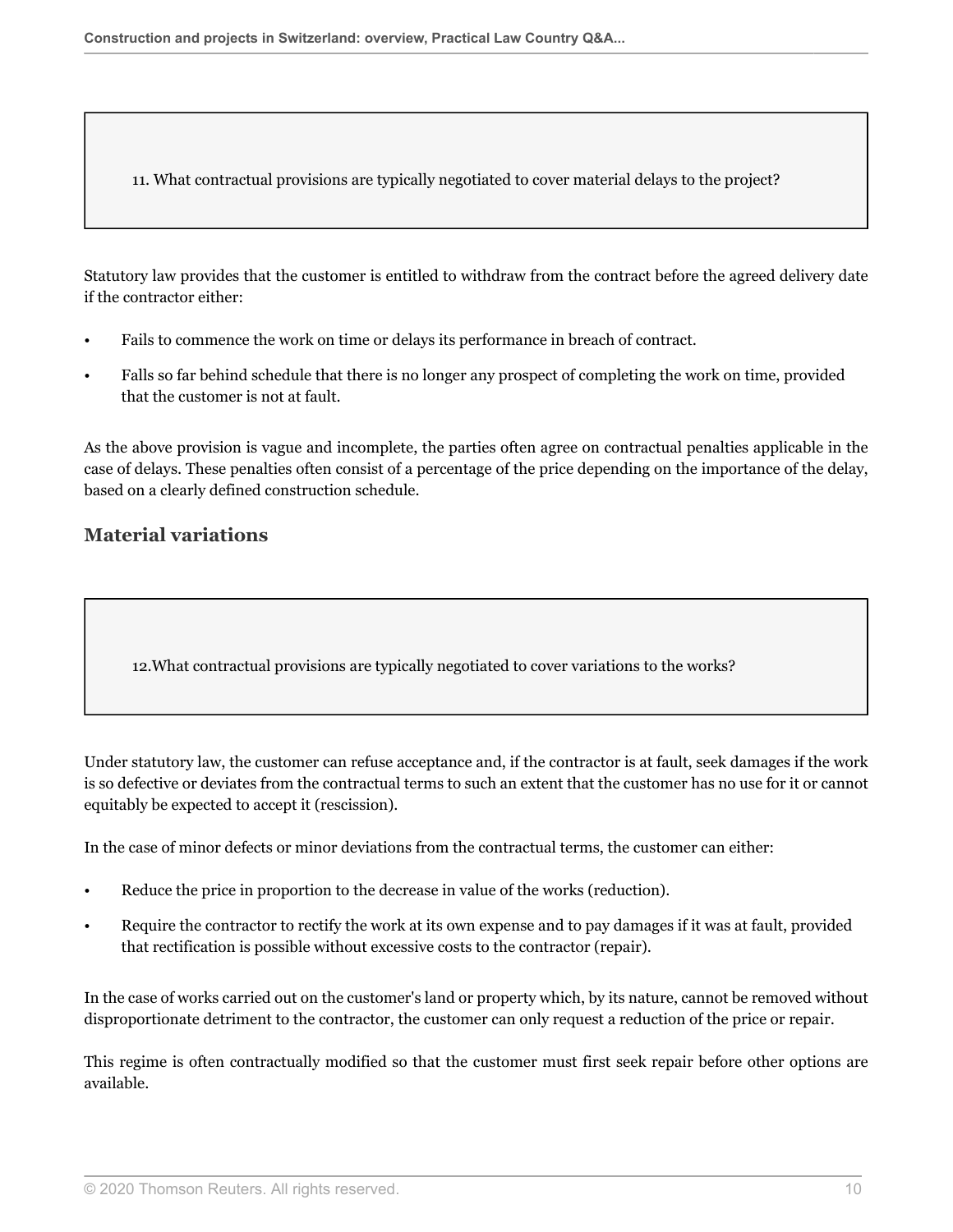In any case, the rights of the customer for defects in the work are forfeited if he or she is at fault for these defects due to having given instructions concerning performance of the work that were contrary to the express warnings of the contractor, or for any other reason.

### <span id="page-10-0"></span>**Other negotiated provisions**

<span id="page-10-2"></span>13. What other contractual provisions are usually heavily negotiated by the parties?

Provisions relating to price, quality, the definition of additional services and the construction schedule are usually heavily negotiated.

<span id="page-10-1"></span>Subject to certain mandatory provisions, the parties are free to agree on all aspects of their contractual relationship.

## **Architects, engineers and construction professionals**

14. How are construction professionals usually selected? Following selection, how are they then formally appointed?

For the realisation of a project of a certain size, the developer and/or the land owner, or the construction manager, generally invite several contractors to submit their offer for the works to be performed. Based on the offers received, the developer selects the most suitable offer and appoints the respective contractor, provided that it does not make a counter-offer which triggers further negotiations. This appointment is not subject to formal requirements, and can be made orally or in writing, or result from conclusive actions.

In the private sector, it is not mandatory to conduct a selection process through a tender process, whereas in the public sector the tender proceeding rules must be observed by public entities if certain thresholds for the work to be performed are reached or exceeded.

International treaties provide for such thresholds, which have been implemented in Switzerland on a federal, cantonal and even communal level. These national regulations set out the applicable formal procedure that guarantees equal treatment of the participating contractors and grants the contractor a right to appeal in certain cases.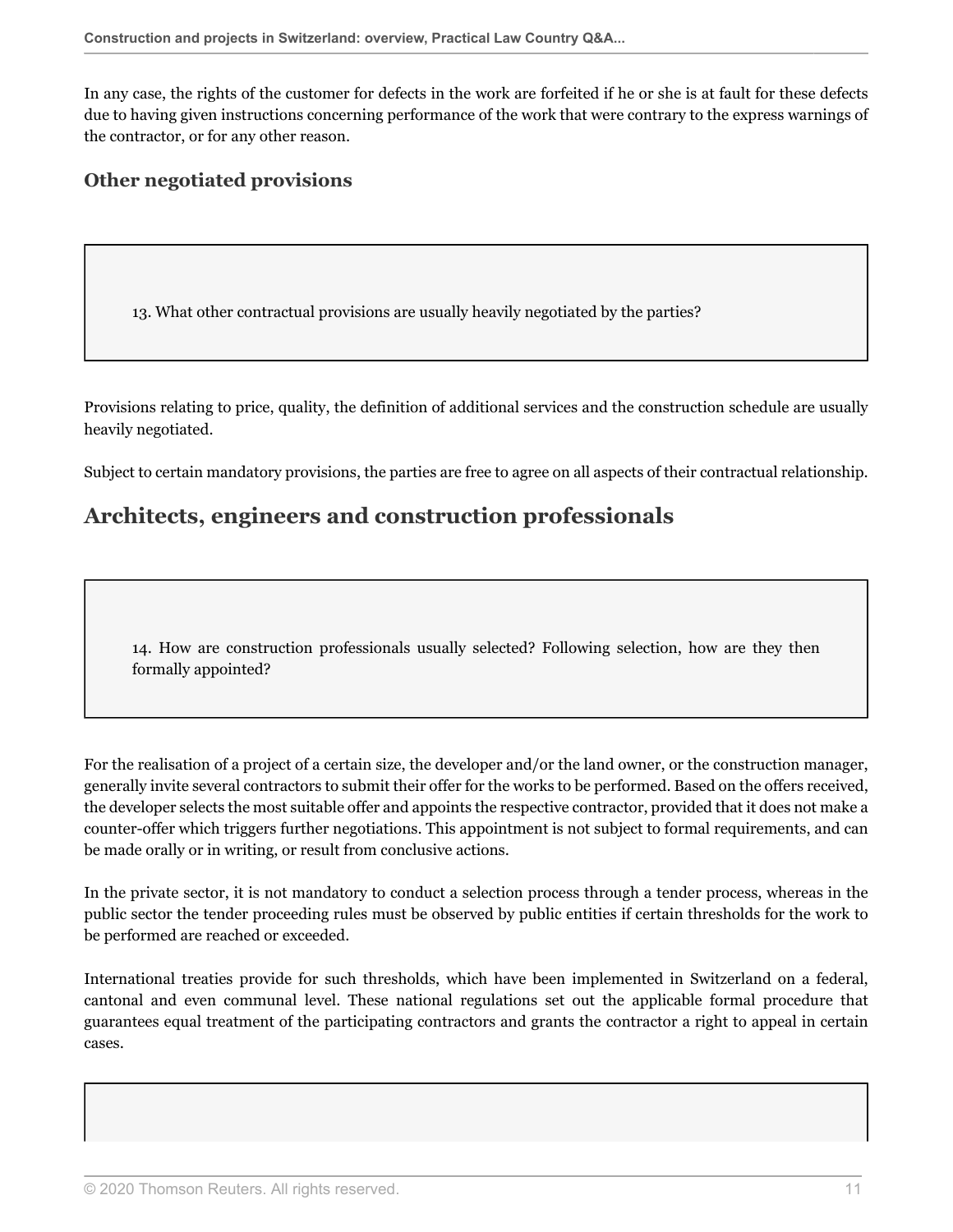15. What provisions of construction professionals' appointments are most heavily negotiated? Are liabilities commonly limited or capped in construction professionals' appointments?

## **Negotiated provisions**

See *[Question 13](#page-10-2)*.

## **Liability**

See *[Question 8](#page-7-2)*.

Developers usually seek to exclude liability to the extent possible under mandatory Swiss law. Contractors, who are often in a weaker position, are frequently presented with a "take it or leave it" offer, resulting in the acceptance of unfavourable liability rules for them.

Certain contractual relationships, such as construction management agreements, are deemed to be agency contracts (*mandate, Auftrag*). Other agreements involve agency contract components, such as mixed agreements containing planning and management obligations. Under Swiss law, agency contracts can be terminated at any time by both the service provider and the principal. This provision is considered to be mandatory by the Federal Supreme Court and also applies to mixed agreements. However, if the mandate is terminated at an "inappropriate moment", the terminating party must indemnify the other party. This right of termination cannot be circumvented or hindered through contractual provisions (for example, notice periods or contractual penalties).

## <span id="page-11-0"></span>**Payment for construction work**

16. What are the usual methods of payment for construction work? Are there ways for the contractor and consultants to secure payment or mitigate risks of non-payment under local law?

## **Methods of payment**

According to Swiss statutory law, payment for construction work is due on completion or delivery, unless the work is delivered in parts and payment by instalments has been agreed upon (in which case the amount due for each stage of the work is payable on delivery).

Parties often agree on monthly advance payments or payments on account in line with the progress of the work.

The Swiss Society of Engineers and Architects' Norm 118, which is frequently used in practice, provides for a sophisticated payment regime: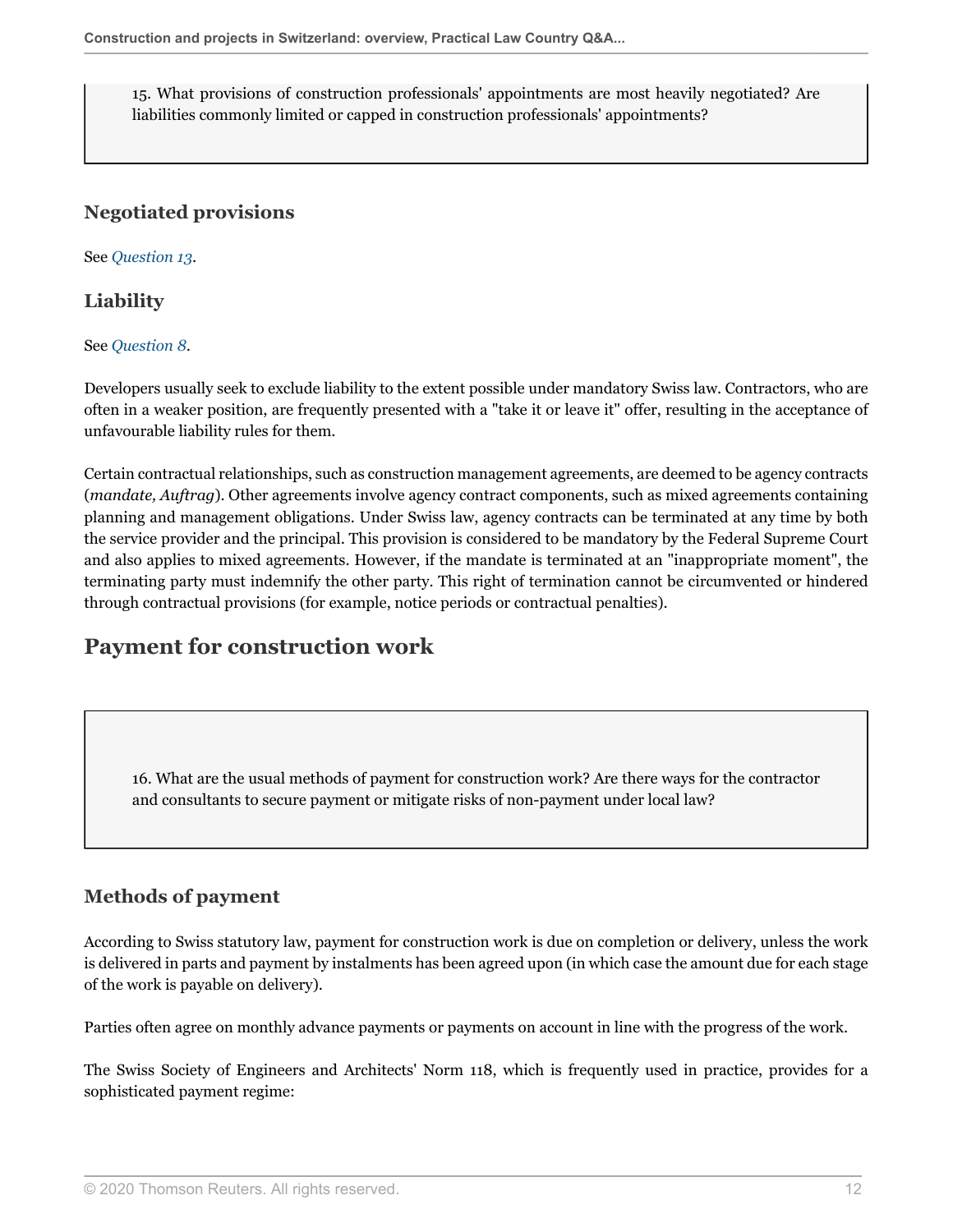- Management services are invoiced monthly on a time-spent basis.
- Services delivered at fixed unit prices are invoiced monthly per delivered unit.
- Final accounting must be delivered, at the latest, two months after approval of the work, checked by the construction manager within 30 days, and paid within another 30 days.
- If the owner of the building is contractually entitled to retain a percentage of the monthly invoices, this amount is released on:
	- approval of the work;
	- receipt of final accounts and expiration of examination period; or
	- the granting of a joint and several surety or guarantee for the guarantee period (if applicable).

#### **Securing payment**

A builder's lien over the property can be registered in the land register by any contractor and subcontractor that has supplied labour and materials (or labour alone) for construction work, demolition work, scaffolding work, work for securing the construction pit or other similar work. A builder's lien can be registered with the land register in Switzerland regardless of whether the debtor is the owner of the property, the general contractor, a tradesman, a tenant or any other person with rights over the property. However, where the debtor is a tenant or another person with rights over the property, the lien can only be registered if the owner has consented to the work.

Builder's liens are by far the most efficient way for contractors to secure payment claims and are widely used in practice, as the provisional registration of a builder's lien can easily be obtained through a summary judicial procedure.

## <span id="page-12-0"></span>**Subcontractors**

17. How do the parties typically manage their relationships with subcontractors?

Under statutory law, a contractor must carry out the work in person or have the work carried out under its personal supervision, unless the nature of the work does not require its personal involvement.

It is advisable to explicitly agree on the appointment of subcontractors in the construction agreement. The Swiss Society of Engineers and Architects' Norm 118 provides that, as a default rule, the appointment of subcontractors requires the prior consent of the building owner/customer.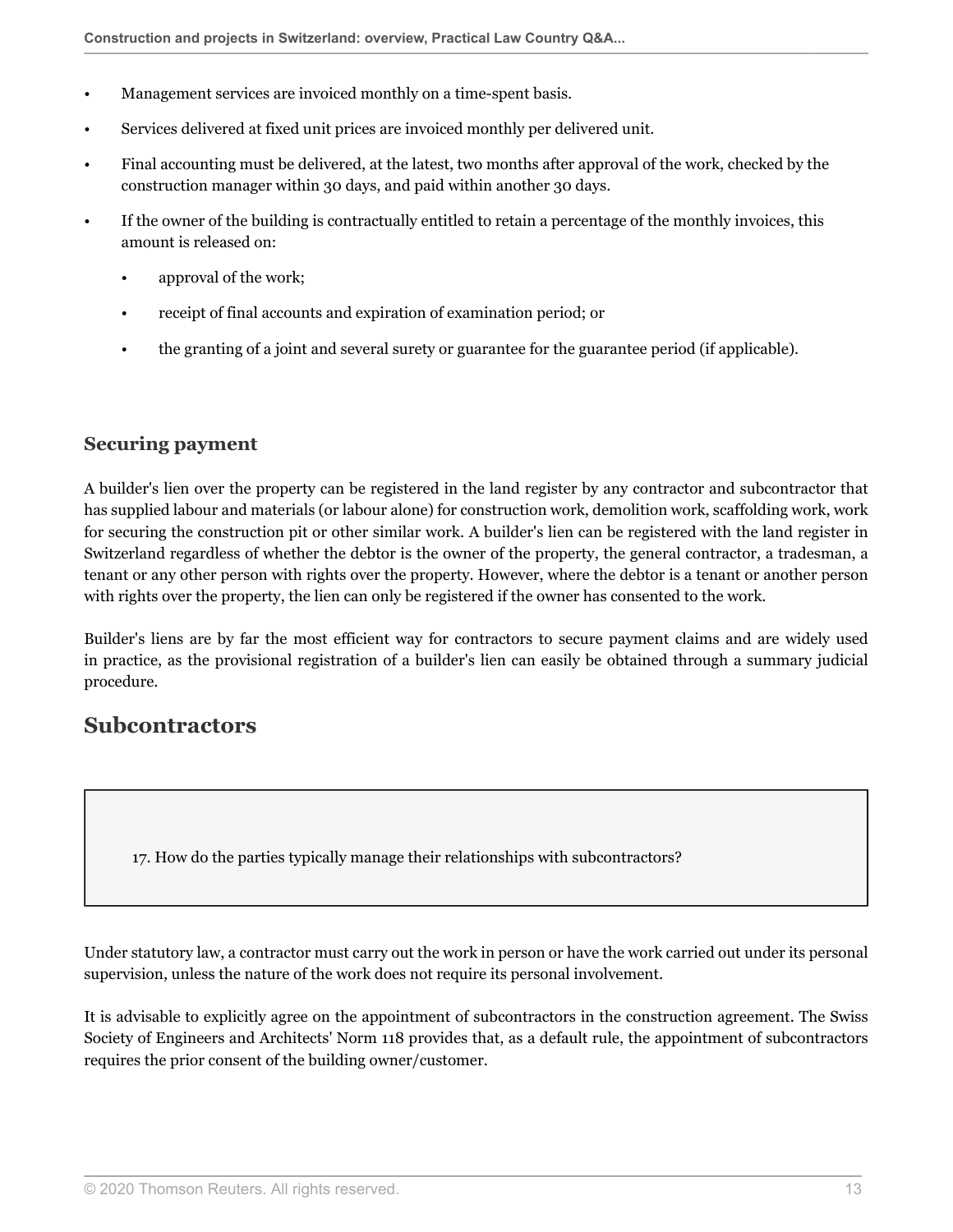The subcontractor is an auxiliary of the contractor and does not have a direct contractual relationship with the building owner/customer. The contractor is responsible for the actions of the subcontractor, unless its liability has been contractually excluded (*see [Question 8](#page-7-2)*).

## <span id="page-13-0"></span>**Licensing**

18. What licences and other consents must contractors and construction professionals have to carry out local construction work? Are there any specific licensing requirements for international contractors and construction professionals?

There are no federal licensing requirements. However, certain cantons (mainly the French and Italian speaking cantons) impose such requirements on engineers and architects:

- In the cantons of Vaud, Fribourg, Geneva, Neuchâtel and Ticino, engineers and architects must be registered or authorised in the canton or at least fulfil certain qualifications to carry out certain categories of work. The scope of such works varies, but always includes the planning and/or submission of a building permit application.
- In the canton of Lucerne, engineers and architects must undertake specific professional education and training.

In all other cantons, access to the private and public construction sectors is free, unless tender conditions require certain qualifications. Some cantonal construction laws require that building owners hire local authorised land surveyors.

In the majority of cantons where access to the construction sector is free for Swiss construction professionals, access is also free for international contractors and construction professionals.

19. What licences and other consents must a project obtain?

### **Before**

Every construction in Switzerland requires a building permit. The requirements to obtain a permit are set out in the:

- Federal Statute on Zoning and Planning.
- Zoning and construction statutes enacted by the cantons and the communes.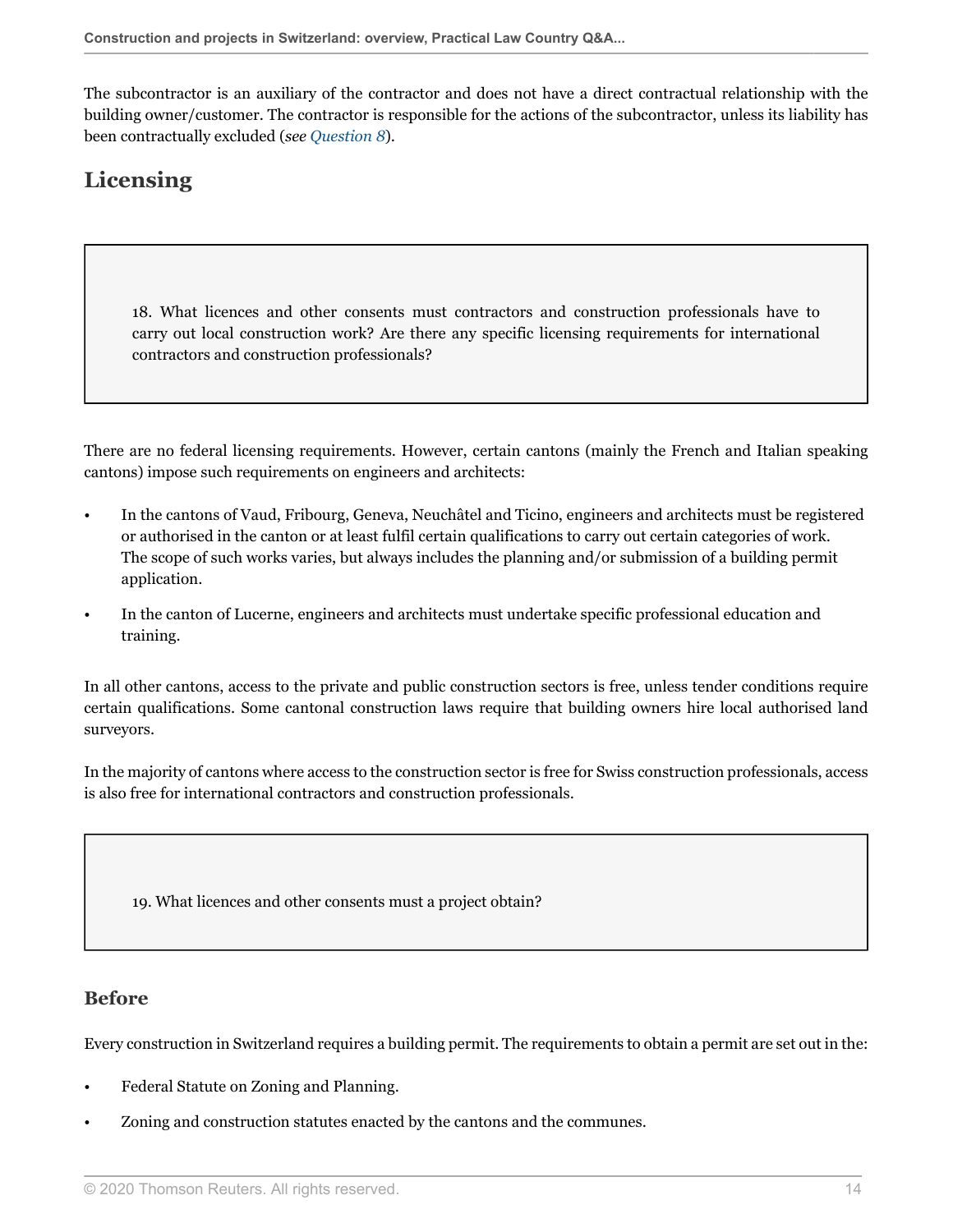Federal infrastructure projects are governed by specific federal statutes and are subject to a distinct authorisation procedure.

Complex projects require various authorisations in addition to a building permit. The issuance of such authorisations must be co-ordinated both procedurally and in substance.

## **During**

Once a building permit has been granted, the construction must start within a certain deadline, otherwise the validity of the permit will lapse. A building permit will also lapse in the case of interruptions of the work for lengthy periods.

During the construction work period, the local construction supervisory authorities supervise and inspect the construction site to ensure that the building, the building pit and the scaffolding comply with the building permit and the applicable construction laws.

## **On completion**

On completion, the authorities inspect the building to verify compliance with the building permit and the applicable construction laws. In certain cantons, the authorities deliver a permit to use the building once these verifications are completed.

## <span id="page-14-0"></span>**Projects insurance**

20. What types of insurance must be maintained by law? Are other non-compulsory types of insurance maintained under contract?

## **Compulsory insurance**

In most cantons, it is compulsory to take out insurance covering fire and elementary damages during the construction works.

### **Non-compulsory insurance**

The building owner often takes out a civil liability insurance covering damages caused to third parties. In addition, it is common for the owner, contractor and other parties involved to take out insurance covering damages to the building during the construction process.

<span id="page-14-1"></span>Contractors often take out, and owners often request, insurance to guarantee the performance of the works by the contractor (performance guarantee insurance) as well as insurance covering claims of the building owner for defects that appear during the warranty period.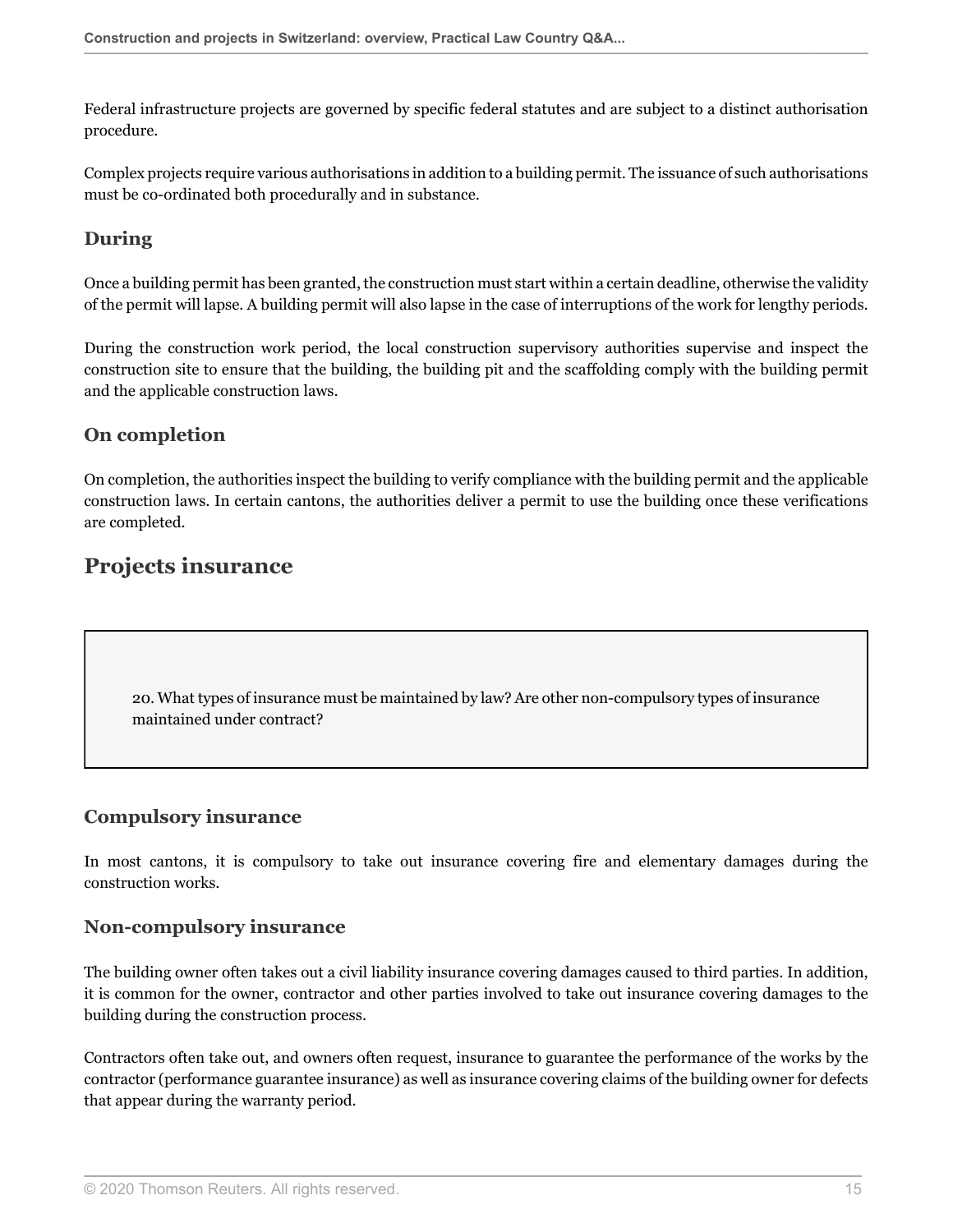## **Employment laws**

21. What are the main requirements for hiring local and foreign workers?

## **Local workers**

Apart from the provisions in collective agreements (*see [Question 22](#page-15-0)*) there are no requirements for hiring local workers.

## **Foreign workers**

Switzerland has entered into the Agreement on the Free Movement of Persons with the EU that allows EU citizens to take up residence in Switzerland, provided that they have signed an employment agreement with a Swiss employer.

Swiss employers that want to hire third country citizens must show that they were not able to find suitable workforce within Switzerland and the EU. Work permits for these workers are subject to quotas.

Foreign companies based in the EU that want to assign workers to work on projects in Switzerland can do so for a maximum duration of 90 days per calendar year through a simple online registration. However, by registering its employees, a company undertakes to grant them Swiss market standard salaries and working conditions for the duration of the assignment (subject to sanctions in the case of non-compliance). In the construction sector, they must also comply with the applicable collective agreements (*see [Question 22](#page-15-0)*).

Assignments by EU companies exceeding 90 days or assignments by third country companies for any period require regular work permits for the assigned employees. Such permits are only granted if all of the following conditions are met:

- The employees benefit from Swiss market standard salaries and working conditions during the assignment. In the construction sector, these are set out in applicable collective agreements (*see [Question 22](#page-15-0)*).
- Quotas are available.
- The project is in the general interest of the Swiss economy.

The same rules as for EU citizens apply to citizens of European Free Trade Association member states.

<span id="page-15-0"></span>22. Which employment laws are relevant to projects?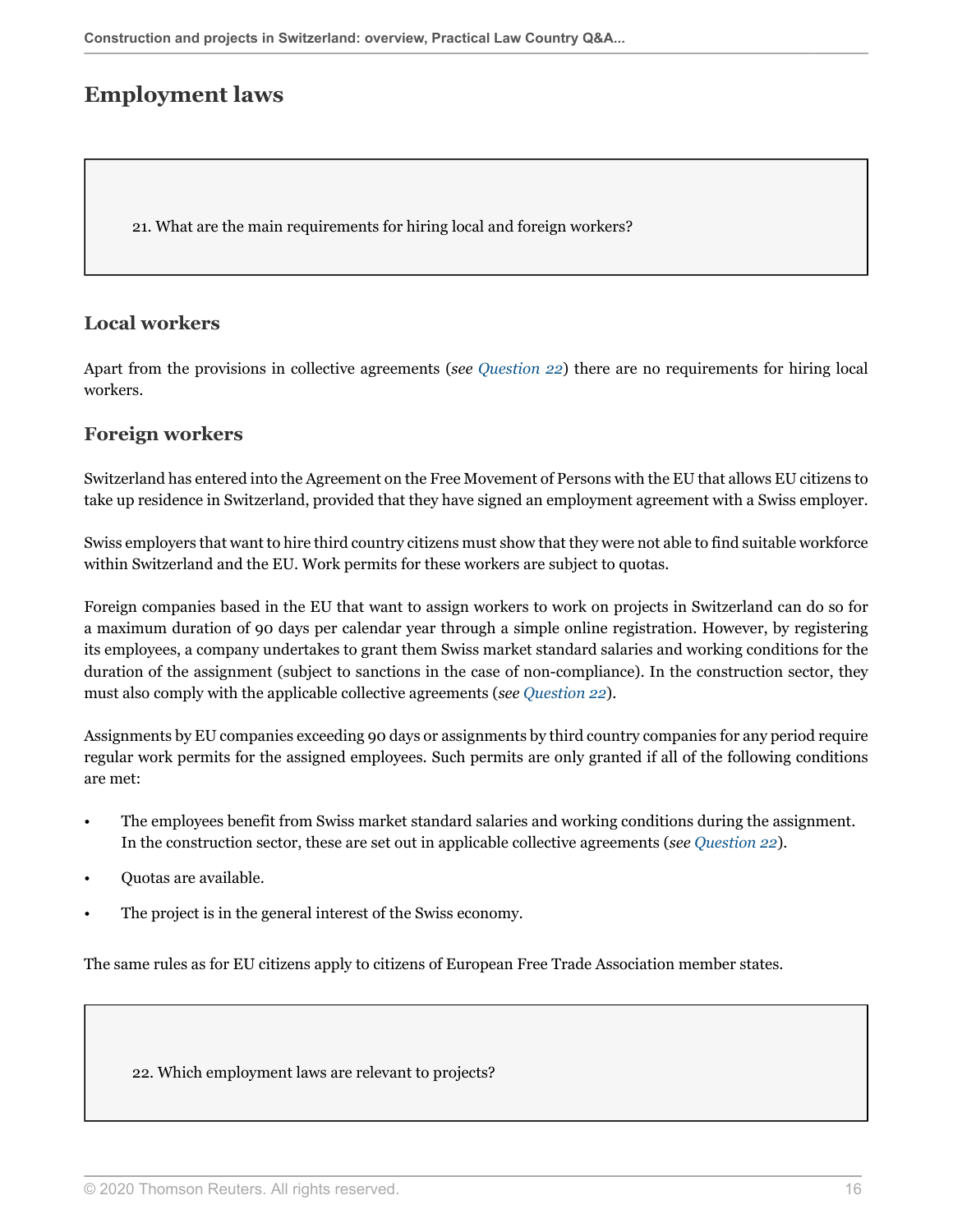Most construction workers in Switzerland are bound by collective agreements. The most important agreement is the collective agreement for the construction industry. These agreements contain specific rules that differ from the statutory labour law. For example, collective agreements contain minimum wage provisions, whereas Swiss statutory law does not.

23. Must an employer pay statutory redundancy or other payments at the end of a project? Are all employees eligible?

If employees become redundant at the end of a project, the employer can terminate their employment agreements. Unless the parties have agreed otherwise, the statutory notice period does not exceed three months. Collective agreements in the construction sector provide for notice periods of up to six months.

However, in certain circumstances (depending on the size of the company and the number of employees to be terminated), the employer has a statutory obligation to consult the employees and to provide a "social plan". The purpose of such a plan is to avoid the termination of employment agreements or reduce the number of terminations, and to mitigate their consequences. A social plan can include redundancy payments. If the parties cannot agree on a social plan, a federal instance or an arbitration court will decide on the plan.

## <span id="page-16-0"></span>**Health and safety**

24.Which health and safety laws apply to projects?

The following health and safety laws apply to projects:

- Ordinance regarding the safety and health of construction workers of 29 June 2005 (Construction Works Ordinance).
- Ordinance regarding the avoidance of accidents of 19 December 1983.
- Ordinance No. 3 to the Labour Act of 18 August 1993.

The Construction Works Ordinance requires contractors to carefully plan construction works with regard to workers' health and safety and contains comprehensive regulations on the necessary measures a contractor must take for this purpose. The Swiss Accident Insurance Fund, a public law insurance institution, has issued an extensive online planning tool allowing contractors to customise their health and safety plan according to the construction works in question.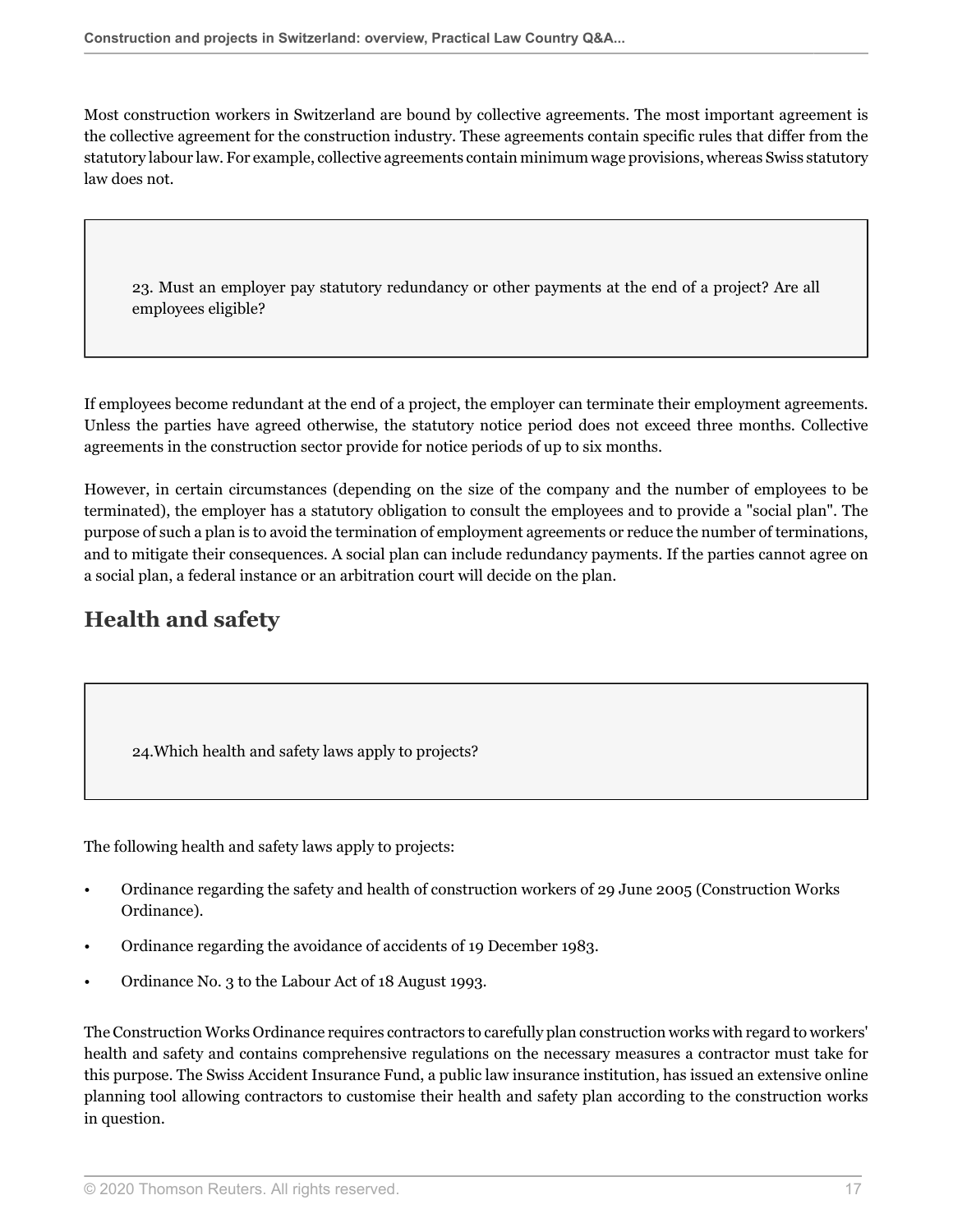Under Swiss criminal law, any person engaged in the management or execution of construction or demolition work that wilfully disregards the accepted rules of construction and, as a result, knowingly or by negligence endangers the life and limb of others, is liable to a custodial sentence of up to three years and/or to a monetary penalty.

Depending on the circumstances of the case, the prosecution authorities can press further charges if the violation of health and safety rules causes (among others):

- Injury to a worker.
- The death of a worker.
- A conflagration.
- Flooding.
- The collapse of a building.
- A landslide.
- An explosion.

## <span id="page-17-0"></span>**Environmental issues**

25. Which local laws regulate projects' effects on the environment?

To be authorised, all construction and infrastructure projects must comply with the requirements of the Spatial Planning Law and all relevant environmental regulations. The planning authorities must also integrate the requirements of environmental regulations into their zoning and planning instruments. These requirements are reviewed by the authorities that deliver building permits and are integrated in such permits.

#### **Air**

Air pollution is regulated by the Federal Environmental Protection Act (EPA) and the Ordinance on Air Pollution Control of 1985 (OAPC). As a general rule, air emissions must be limited at their respective source using state-ofthe-art technology, provided that the costs of doing so are not excessive.

Existing and new facilities must comply with the emissions limitation standards provided under the OAPC and/or the construction and operating permits. If emissions due to combined sources of air pollution exceed exposition thresholds, the competent authorities will order stricter abatement measures.

### **Water**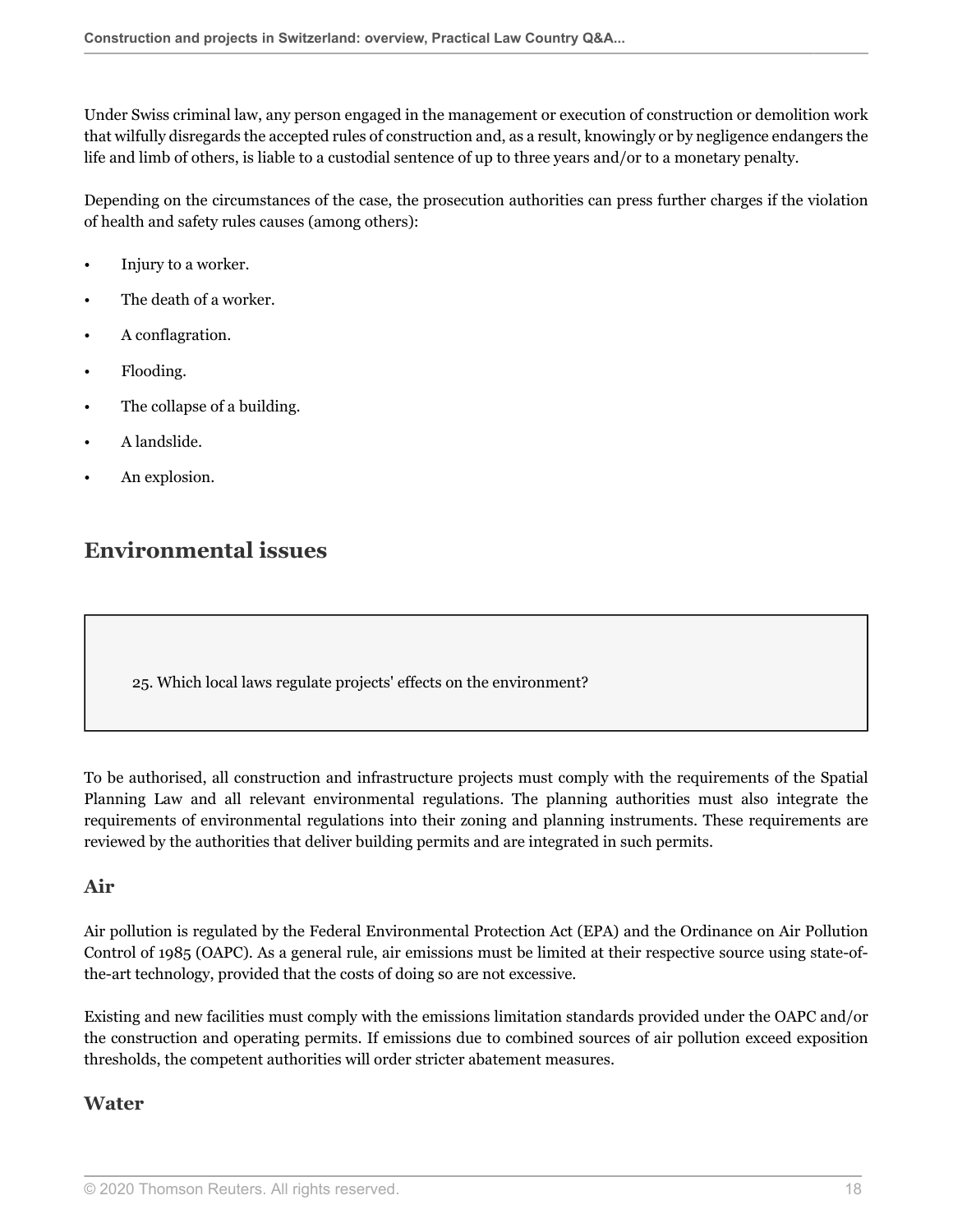The Water Protection Act, supplemented by ordinances, applies to all public and private surface and underground waters. The Federal Fishing Act of 1991 includes further water protection provisions. Activities that may pose a risk to waters are subject to a permit issued by the competent cantonal authorities, for example, constructing and converting buildings and installations in areas that are particularly vulnerable (including operations such as excavations, earthworks and similar works).

#### **Waste**

Waste is any movable material disposed of by its holder, or the disposal of which is required in the public interest. Disposal of waste is governed by the EPA, which is complemented by several ordinances and rules, including the:

- Ordinance on Control and Disposal of Waste of 2015.
- Ordinance on Movement of Waste of 2005.
- Basel Convention on the Control of Transboundary Movements of Hazardous Wastes and their Disposal 1989.

Construction waste, in particular polluted excavated material, must be disposed of according to the specific provisions applicable to hazardous waste.

### **Environmental impact assessments (EIAs)**

Construction or planning projects for facility or transport infrastructure that may substantially impact the environment are subject to an EIA. EIAs are regulated by the EPA and the Federal Ordinance on Environmental Impact Assessment of 1988, which contains a list of projects that are subject to an EIA. The aim of an EIA is to assess the project's compliance with all relevant statutory provisions, as well as cantonal and municipal regulations.

The competent authority must assess the project's environmental impact based on the:

- Environmental report.
- Recommendations and observations of any other relevant cantonal or federal authorities (such as the federal or cantonal office for the environment, or the Federal Office of Energy).
- Observations and oppositions filed by any interested party.

The authority can impose all necessary additional measures or conditions to ensure compliance with the environmental regulations. The EIA is not a licence but is part of the general authorisation to build or a part of the planning procedure. The final decision (that includes the EIA) is published.

## **Sustainable development**

According to the Swiss Federal Office of Energy, about 50% of Switzerland's primary energy consumption is currently attributable to buildings. There is a very large potential for enhancing energy efficiency in the construction sector. Under Article 89 of the Federal Constitution and the Federal Energy Act of 2016, the cantons are responsible for enacting and implementing provisions on the efficient use of energy in the construction sector. They have adopted common energy standards (*Modèle de prescriptions énergétiques des cantons*) (MoPEC 2014), some of which are based on the norms of the Swiss Society of Engineers and Architects and which cover a large range of issues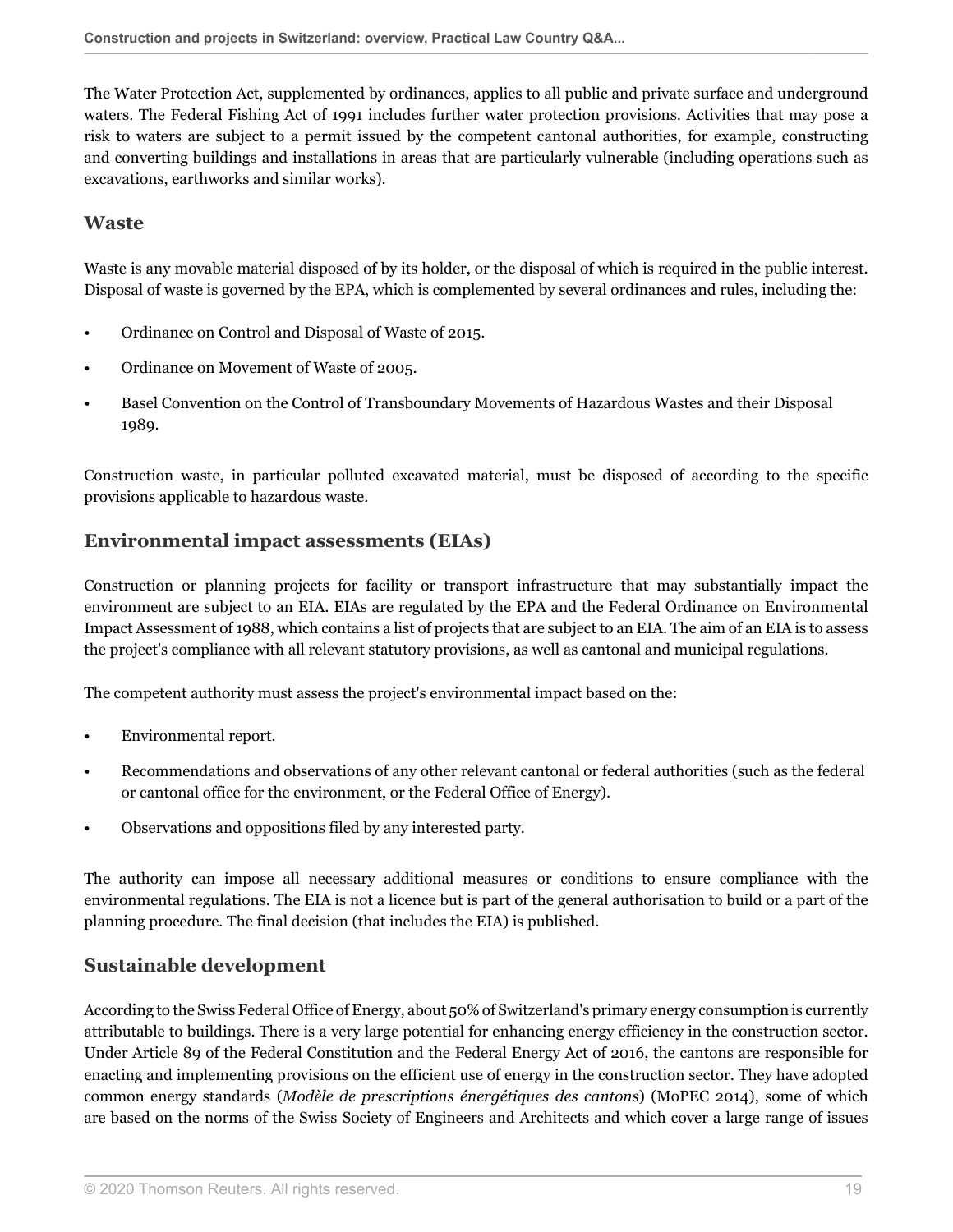(including building shell, heating system and isolation). The cantons must integrate these standards in their own statutes.

26. Do new buildings need to meet carbon emissions or climate change targets?

Switzerland is a party to the UN Framework on Climate Change (UNFCC) and the Kyoto Protocol. Switzerland committed itself to reduce its greenhouse gas emissions by 50% by 2030 as compared with 1990 levels. The legal framework for the implementation of the Kyoto Protocol is set out in the Federal Act on the Reduction of CO2 Emissions of 2011 (CO2 Act) and the Ordinance for the Reduction of CO2 Emissions (CO2 Ordinance).

As set out in the CO2 Act, by 2020, CO2 emissions from buildings should be reduced by at least 40% below the 1990 level. On 6 October 2017, Switzerland ratified the UNFCC Paris Agreement and, as a consequence, on 1 December 2017, revised the CO2 Act implementing the Paris Agreement. The draft of the revised CO2 Act sets out a 50% reduction of greenhouse gas emissions by 2030 as compared with 1990 levels.

Between 2010 and 2017, one-third of the revenue from the CO2 levy was used for the federal and cantonal buildings programme. This programme promotes the renovation of building shells as well as investments in renewable energies, waste, heat recovery and building utilities. Since 2018, a maximum of 450 million from the CO2 levy per year has been used for the buildings programme and the promotion of geothermal energy. Unused funds are redistributed into the general economy. In accordance with previous decisions on the total revision of the CO2 Act, the Swiss Parliament intends to continue the buildings programme. To achieve the reduction of 50% of greenhouse gas emissions, the draft of the new CO2 Act provides a CO2 limit value as per 2023 (*Article 9, Draft CO2 Act*).

The cantons must define standards for the continuous reduction of CO2 emissions in both new and older buildings (*Article 9, CO2 Act*). The cantons' common energy standards (*Modèle de prescriptions énergétiques des cantons*) (MoPEC 2014 with adaption in 2018) set out technical standards in this respect, which the cantons need to implement. Since 2018, the cantons have been reporting to the federal government on the "impact of climate and energy policy in the cantons". The reports present the energy consumption on CO2 emissions from buildings per canton and estimate the impact of cantonal measures.

## <span id="page-19-0"></span>**Prohibiting corrupt practices**

27. Are there any rules prohibiting corrupt business practices and bribery (particularly any rules targeting the projects sector)? What are the applicable civil or criminal penalties?

## **Rules**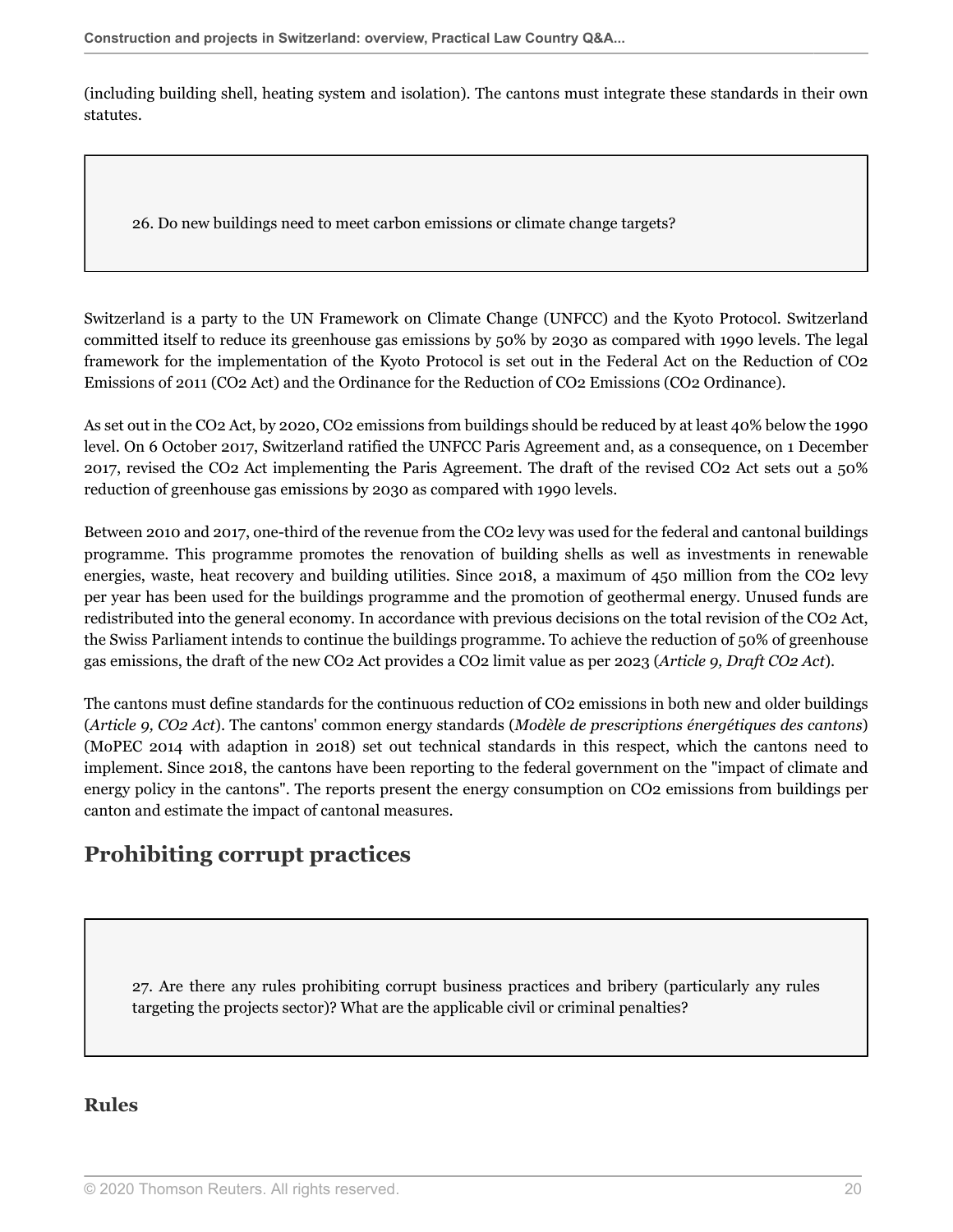The rules prohibiting corrupt business practices and bribery are set out in the Swiss Federal Criminal Code (SCC). There are no specific rules targeting the construction sector.

A new provision regarding bribery in the private sector was integrated into the SCC and entered into force on 1 July 2016. The SCC now contains provisions regarding bribery in both the public and private sector.

Under the definition of bribery in the public sector included in the SCC, it is a crime for any person to offer, promise or give an official a bribe, or for an official (whether a Swiss or a foreign official) to accept a bribe. Granting an advantage to an official and the acceptance of such advantage by an official are also crimes under Swiss law.

Bribery in the private sector has a similar definition. The SCC provides that it is a crime for a person to offer, promise or give an employer (a company member, agent or any other auxiliary to a third party) in the private sector an undue advantage, or for an employer (a company member, agent or any other auxiliary to a third party) to accept an undue advantage. Advantages permitted under public employment law or contractually approved by a third party, as well as negligible advantages that are common social practice, do not qualify as undue advantages.

While criminal sanctions are usually aimed at individuals only, companies can also be prosecuted for corruption and held liable if they fail to take all reasonable organisational measures to prevent bribery.

## **Penalties**

In the case of bribery of Swiss or foreign public officials, individuals face a penalty of imprisonment of up to five years or a monetary penalty (depending on the income and wealth of the individual).

In the case of bribery in the private sector, individuals face a penalty of imprisonment of up to three years or a monetary penalty (depending on the income and wealth of the individual).

A company that failed to take all the reasonable organisational measures that were required to prevent the bribery of officials or private persons is liable to a monetary fine of up to CHF5 million (*Article 102, SCC*).

## <span id="page-20-0"></span>**Bankruptcy/insolvency**

28. What rights do the client and funder have on the contractor's bankruptcy or insolvency?

The bankruptcy or insolvency of the contractor does not automatically terminate the contract for work, unless the parties have specifically agreed to termination in the contract.

Under the Swiss Debt Enforcement and Bankruptcy Act, on the opening of bankruptcy proceedings, non-monetary claims (such as the performance of construction work) are converted into monetary claims representing the value of the original claim, which can then be produced in the bankruptcy proceedings. However, the receiver of the bankrupt contractor can decide to perform the contract for works. In such a case, the receiver must inform the client that he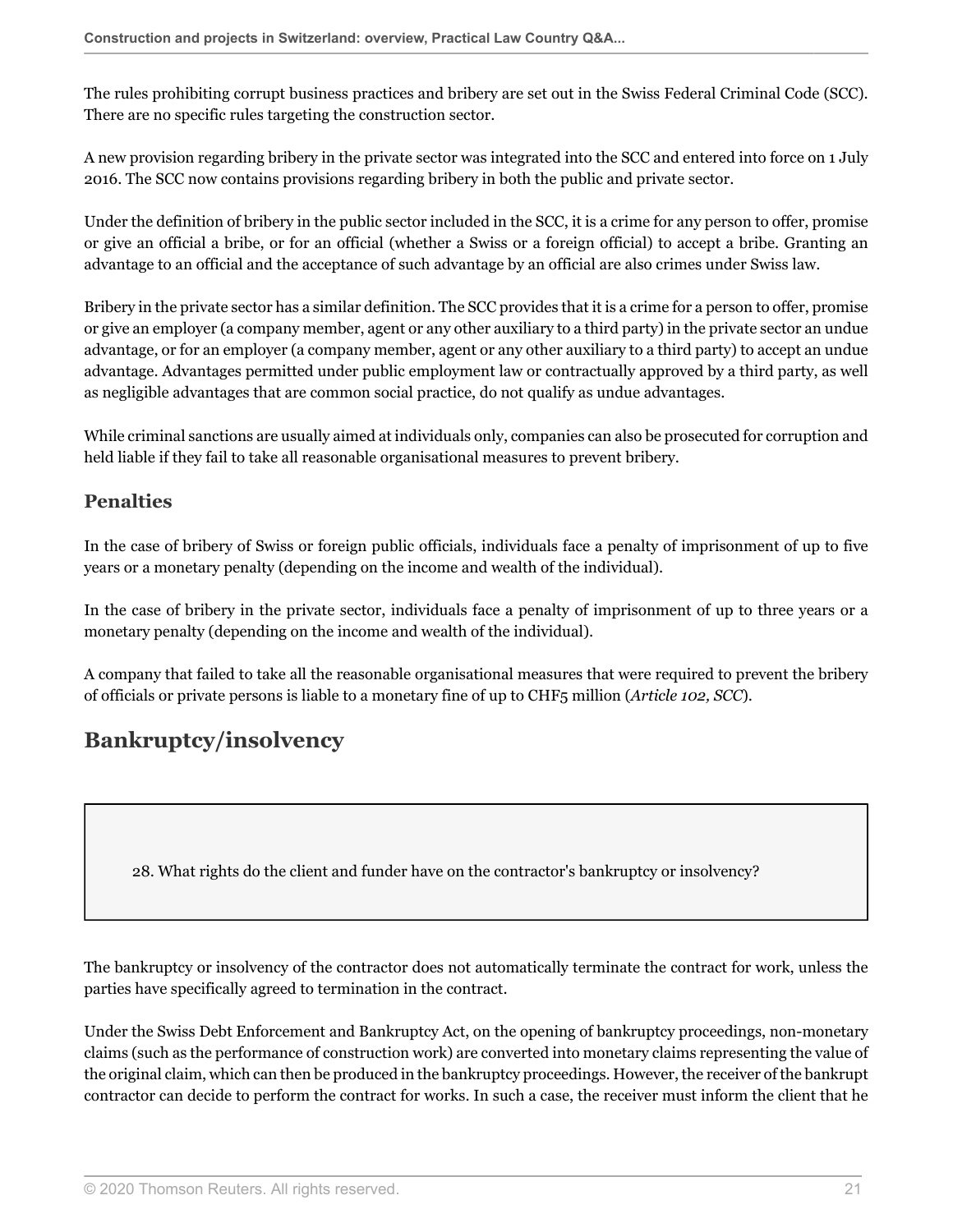or she will perform the contract and the client can request security. The client can withdraw from the contract if, on request, no security is provided for the performance of the contract.

## <span id="page-21-0"></span>**PPPs**

29. Are public private partnerships (PPPs) common in local construction projects? If so, which sectors commonly use PPPs?

PPPs are not broadly used in Switzerland but have become more popular in recent years.

PPPs are used for projects in the following sectors:

- Industry.
- Infrastructure (for example, fire stations, day-care centres, underground parking lots, long-distance heating stations).
- Transport (for example, bus stations, bike stations in Zurich).
- Leisure (for example, sports and events centres).
- Defence.

30. What local laws apply to PPPs?

There is no specific legislation on PPPs in Switzerland. However, the federal administration must assess for each project whether a PPP may be appropriate (*Article 52a, Financial Budget Ordinance*).

31. What is the typical procurement/tender process in a PPP transaction? Does the government or another body publish standard forms of PPP project agreement and related contracts?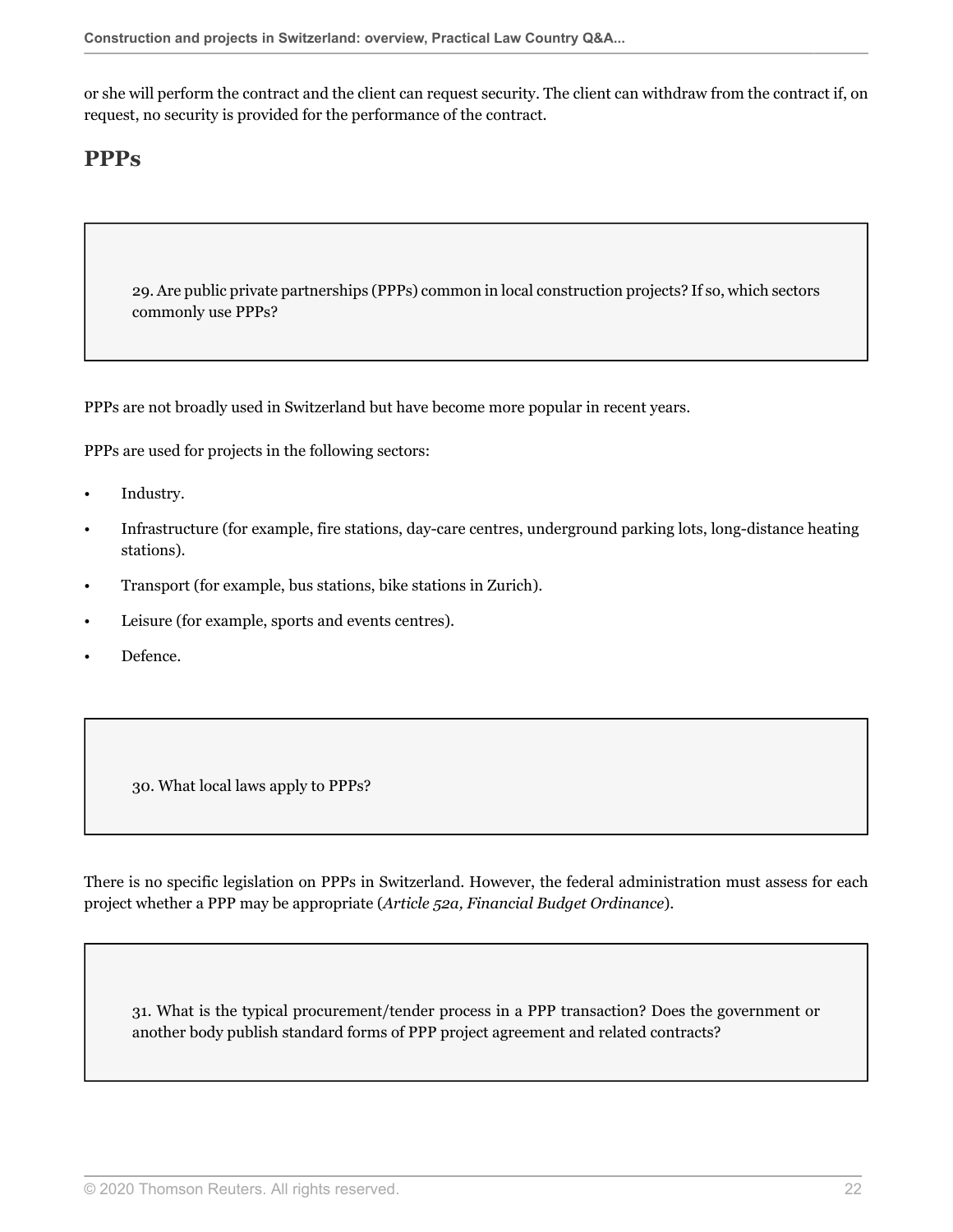Due to the lack of specific legislation for PPPs, the general rules on procurement/tender apply. The central issue of whether a PPP project is subject to public procurement law must be carefully examined in each case.

The main stages of the procurement process are as follows:

- Publication of the invitation to tender for a planned contract on *[www.simap.ch](http://www.simap.ch)*.
- Submissions by suppliers within the deadline.
- Evaluation of the offers submitted and determination of the economically most advantageous offer.
- Potential appeal procedures.

Below certain turnover thresholds, procurements can be awarded through a (less restrictive) invitation procedure or a limited tender procedure, under which the award can be awarded directly to a specific supplier without conducting a tender procedure. There are certain exemptions that also justify the application of the limited tender procedure (for example, if the contract has special technical or artistic features that can only be provided by one specific supplier or in the absence of adequate alternatives).

<span id="page-22-0"></span>There are no standard contracts/forms or best practice rules for PPPs.

## **Dispute resolution**

32. Which are the most common formal dispute resolution methods used? Which courts and arbitration organisations deal with construction disputes?

## **Formal dispute resolution methods**

The most commonly used formal dispute resolution methods in domestic matters are regular court litigation and ad hoc or institutional arbitration. Arbitration clauses are regularly used in international projects.

### **Courts and arbitration organisations**

The applicable court litigation proceedings mainly depend on the value at stake. Usually, the regular courts of first instance are competent and a mandatory conciliation procedure must be followed before the actual court litigation.

In certain cantons a cantonal commercial court is put in place, which is then usually competent, if at least the defendant is a commercial enterprise. In this case, no conciliation procedure is required before filing a lawsuit. In litigations with a value exceeding CHF100,000, the parties can agree to submit the case directly to the superior court, which will then act as single (cantonal) instance.

In arbitration proceedings, the use of arbitration institutions (such as the International Chamber of Commerce (ICC)) and ad hoc arbitration clauses are both frequent. In addition, there is a specialised local arbitration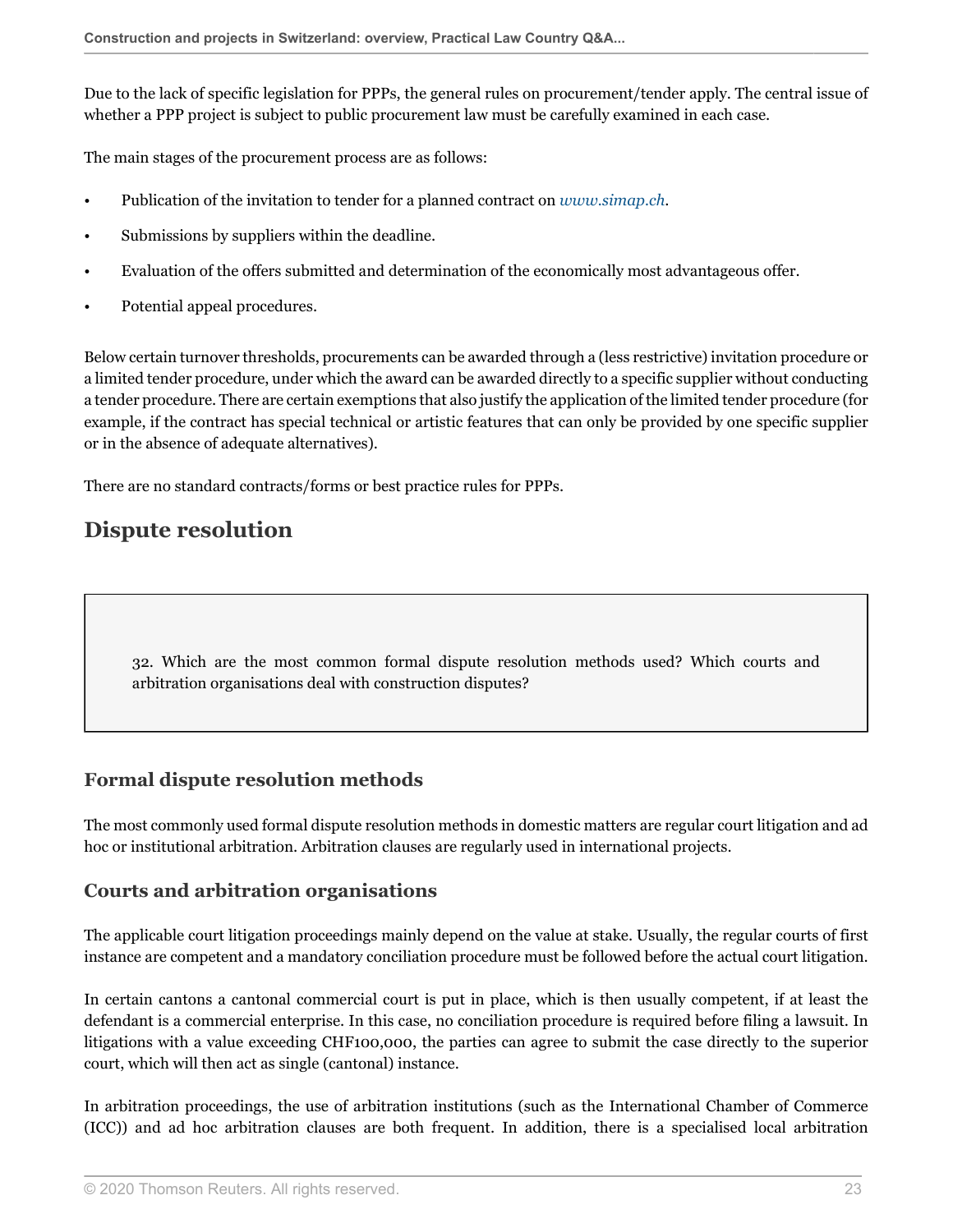tribunal in the real estate sector, the Arbitral Tribunal for the Swiss Real Estate Industry (*Schiedsgericht der Schweizer Immobilienwirtschaft*) of the Swiss Association of Real Estate Trustees (*Schweizer Verband der Immobilientreuhänder*) (SVIT) (*[www.svit-schiedsgericht.ch](http://www.svit-schiedsgericht.ch)*).

33. What are the most commonly used alternative dispute resolution (ADR) methods?

Parties commonly agree in their contract that, before initiating court or arbitral proceedings, they must submit their disputes to an institutional or informal conciliation or mediation procedure led by mediators specialised in construction and/or real estate matters.

Under the Swiss Civil Procedure Code, the parties can agree that mediation replaces the conciliation procedure that is usually required before initiating first instance court litigation. Parties can also at any time jointly request the court to suspend the proceedings to conduct mediation.

<span id="page-23-0"></span>**Tax**

<span id="page-23-1"></span>34. What are the main tax issues arising on projects?

## **Corporate income tax**

Swiss tax resident contractors are subject to Swiss corporate income tax. The tax rates range between 12% and 24% (federal/cantonal/communal) depending on the canton and the community. A large number of cantons have lowered corporate income tax rates and have tax rates between 12% and 14% (federal/cantonal/communal). A Swiss tax resident contractor may be liable to tax in a particular canton by reason of tax residence, ownership of immovable property or maintaining a permanent establishment in the canton. Taxable income corresponds to the annual profit of the Swiss statutory profit and loss statement, subject to Swiss tax provisions (for example, transfer pricing, thin cap and interest rate rules). Taxable profit includes all income derived from any source, in particular rental and lease income, real estate capital gains, income from general contractor agreements, income from constructional services and so on.

Foreign tax resident contractors are subject to Swiss corporate income tax of between 12% and 24% (federal/ cantonal/communal). A foreign tax resident contractor may be liable to tax in a particular canton by reason of ownership of immovable property or maintaining a permanent establishment in the canton. The mere ownership of real estate (*Kapitalanlageliegenschaft*) does not constitute a permanent establishment. According to Swiss double tax treaties concluded with foreign contracting states, a construction project lasting for more than 12 months generally constitutes a permanent establishment in Switzerland. Taxable income corresponds to the annual profit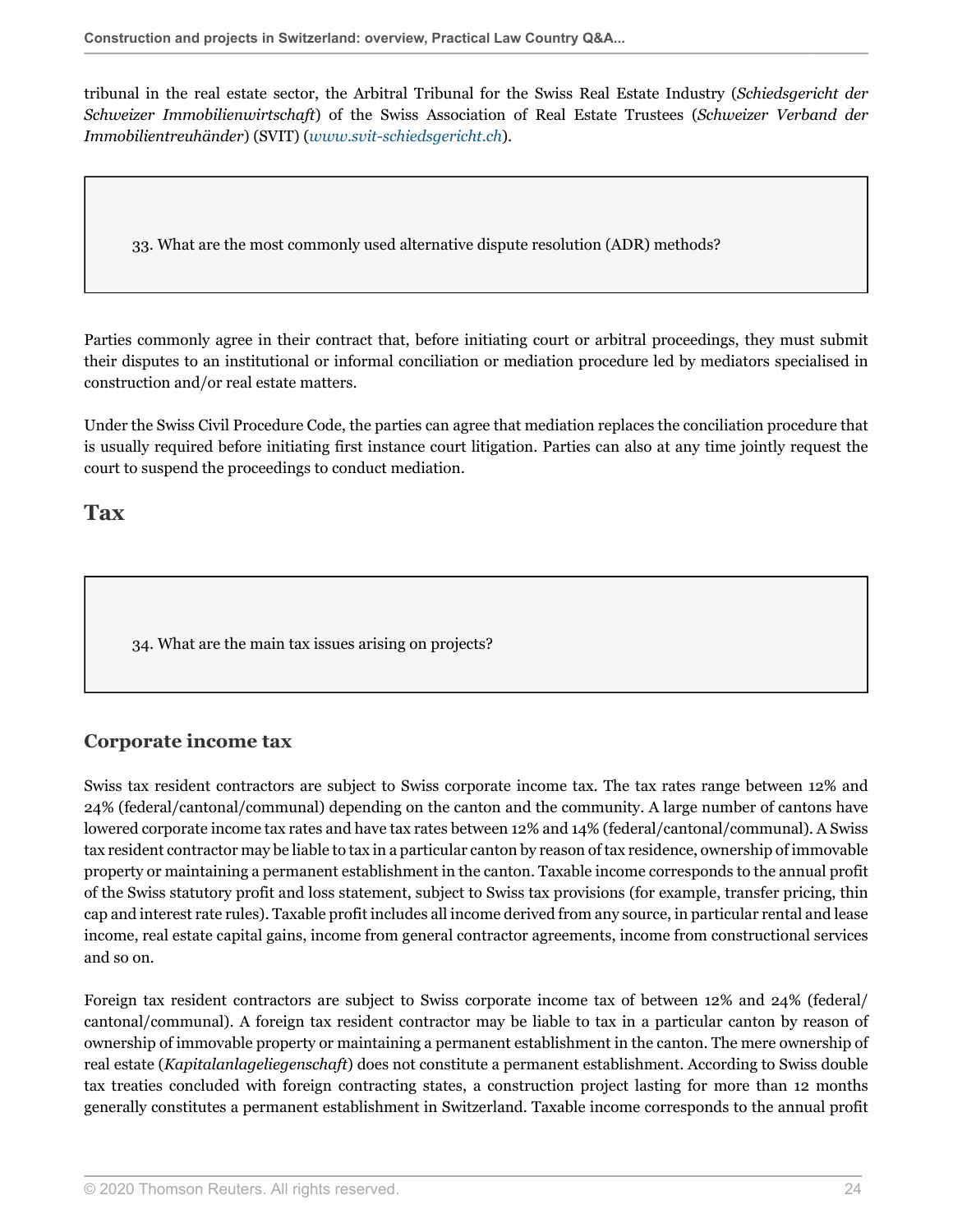that is attributable to the real estate or the permanent establishment if it were a separate and independent enterprise (functionally separate entity approach).

In some cantons, Swiss tax resident and foreign tax resident companies are subject to cantonal and/or communal real estate capital gains tax on real estate capital gains (monistic taxation scheme) instead of cantonal and communal corporate income taxes (dualistic taxation scheme; see below, *[Other taxes](#page-26-0)*). At federal level, real estate capital gains are always subject to federal corporate income tax. The federal corporate income tax rate is 7.83% (effective tax rate).

## **Real estate capital gains tax**

In some cantons and communities, Swiss tax resident and foreign tax resident companies are subject to cantonal and/or communal real estate capital gains tax on real estate capital gains instead of cantonal and communal corporate income taxes (monistic taxation scheme). At federal level, real estate capital gains are always subject to federal corporate income tax. The tax rates of the real estate capital gains tax range between 10% and 60% (cantonal/ communal) depending on the canton and the community as well as the holding period and the progression. Further, real estate capital gains tax includes charging provisions to tax the transfer of shares (share deals) in real estate companies (*wirtschaftliche Handänderung*).

Switzerland has concluded an increasing number of double tax treaty provisions (in accordance with Article 13(4) of the OECD Model) with foreign contracting states that allocate taxing right for capital gains derived upon the sale of shares in a Swiss real estate company to Switzerland as source state.

Further, real estate capital gains tax includes tax mortgage provisions according to which the canton and/or community has an interest in the sold real estate for the proportion of the seller's tax liability that is attributable to the real estate capital gain. This tax mortgage may be registered in the land register and be enforced against the real estate. As a consequence, the purchaser generally asks for the inclusion of an escrow account clause in the purchase agreement.

## **Real estate transfer tax**

In some cantons and/or communities, the transfer of real estate is subject to cantonal and/or communal real estate transfer tax. Some cantons charge registration fees only (Zurich, Uri, Glarus, Zug, Schaffhausen, Aargau, Tessin and Wallis) and one canton does not tax transfers of real estates (Schwyz). The purchaser is generally subject to tax. In some cantons, both the seller and the purchaser are subject to tax. Always, the tax burden is subject to contractual negotiation. Tax rates are generally proportional and vary between 1% and 3% of the purchase price or the administrative value. Further, real estate transfer tax generally includes a charging provision in order to tax the transfer of shares (share deals) in real estate companies (*wirtschaftliche Handänderung*).

## **Compensation duty**

A Swiss tax resident or foreign tax resident owner of real estate is subject to cantonal compensation duty (*Mehrwertabgabe*) if the real estate benefits from significant planning advantages under public construction law. In particular, the permanent assigning of parcel of lands to a private building zone is subject to compensation duty (for example, a parcel of land is reclassified from agriculture zone or public building zone to private building zone). Cantons tax the planning advantages at a rate of at least 20%. The payment of the compensation is deferred and becomes due until the development or disposal of the real estate. The compensation duty can be deducted as expense from the real estate capital gain for purpose of cantonal and/or communal real estate capital gains tax.

## **Value added tax**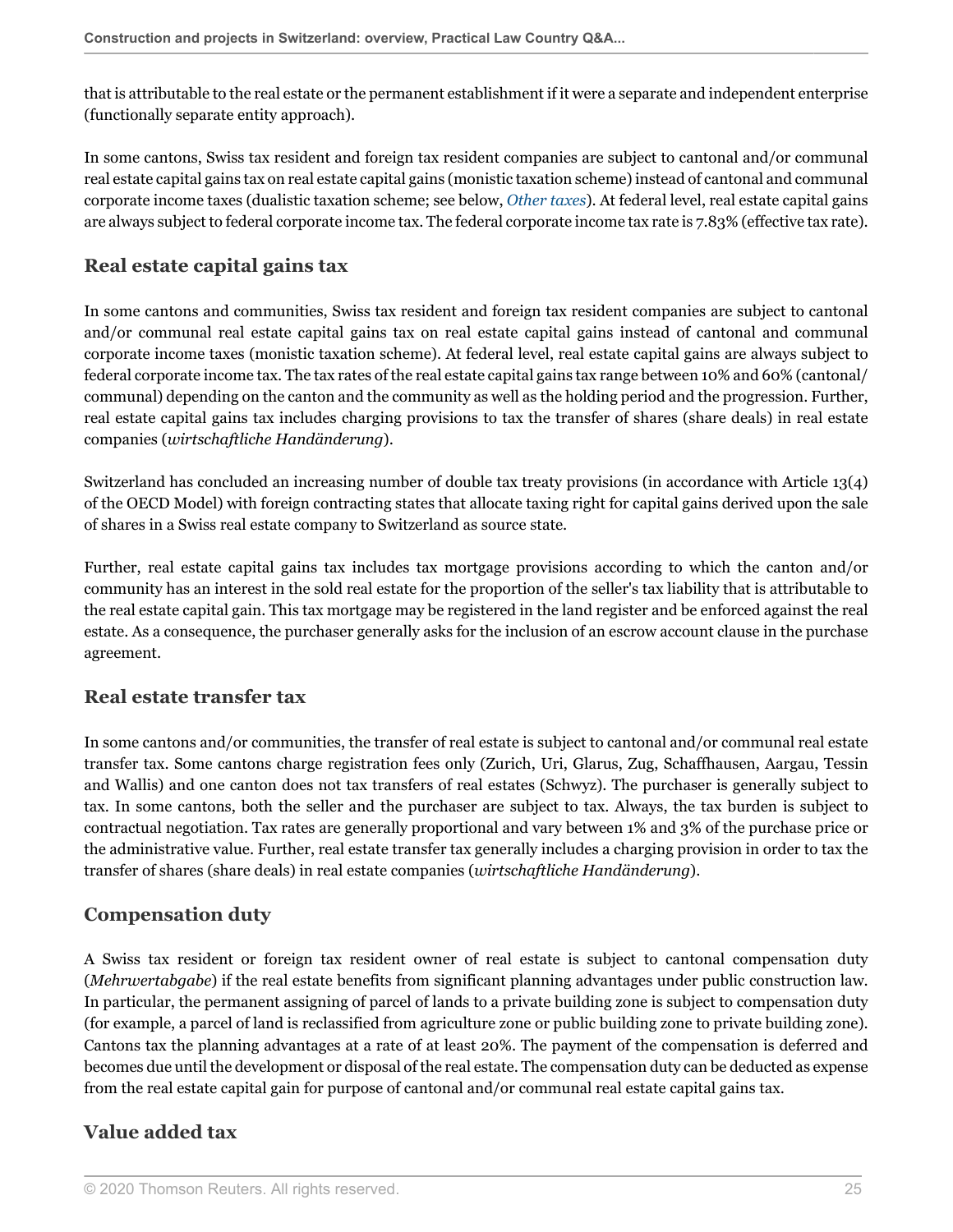Swiss tax resident contractors and Swiss permanent establishment of foreign tax resident contractors (dual entity approach) are subject to Swiss value added tax (VAT) if they generate a taxable turnover in Switzerland of at least CHF100,000 a year.

Foreign tax resident contractors without Swiss permanent establishment are subject to Swiss value added tax (VAT) if they generate taxable turnover in Switzerland and the worldwide taxable turnover is at least CHF100,000 a year.

Partnerships and consortiums that act in their own name become themselves subject to VAT if the above requirements are fulfilled.

Subject to VAT is taxable turnover. Turnover is generally taxable if goods are delivered and services are provided in Switzerland (destination principle). The standard tax rate is 7.7%. The contractors are entitled to reclaim Swiss input VAT incurred in the course of the entrepreneurial activities that generate taxable turnover.

Goods delivered and services provided by contractors are generally subject to the standard VAT rate of 7.7%. Contractual deliveries and services are generally supplied at the place where the property is situated. If the property is situated abroad, there is no supply in Switzerland and, thus, no taxable turnover.

Examples of constructional delivery of goods:

- Work on immovable property.
- Work according to a general contractor agreement and subscription agreement.
- Work on temporary installations (scaffold, building side installations, constructions panels and so on).
- Leasing of equipment (machines, devices, vehicles and so on).
- Supply of equipment and materials.

Examples of constructional provision of services:

- Projects, plans, models, implementation and execution plans.
- Calculations, submission procedures, externalisation work, construction management and supervision.
- Ground surveys, wastewater analysis, measurements, aerial views.
- Staff leasing.
- Disposal and deposit and transport of objects.
- Market value estimates.
- Expert opinion on construction faults.
- Brokerage of real estate.
- Administration of real estate.

Letting and leasing of real estate are exempted from VAT. As a consequence, the owner is not entitled to reclaim Swiss input VAT incurred in the course of the entrepreneurial activities. The lessor of business premises, therefore,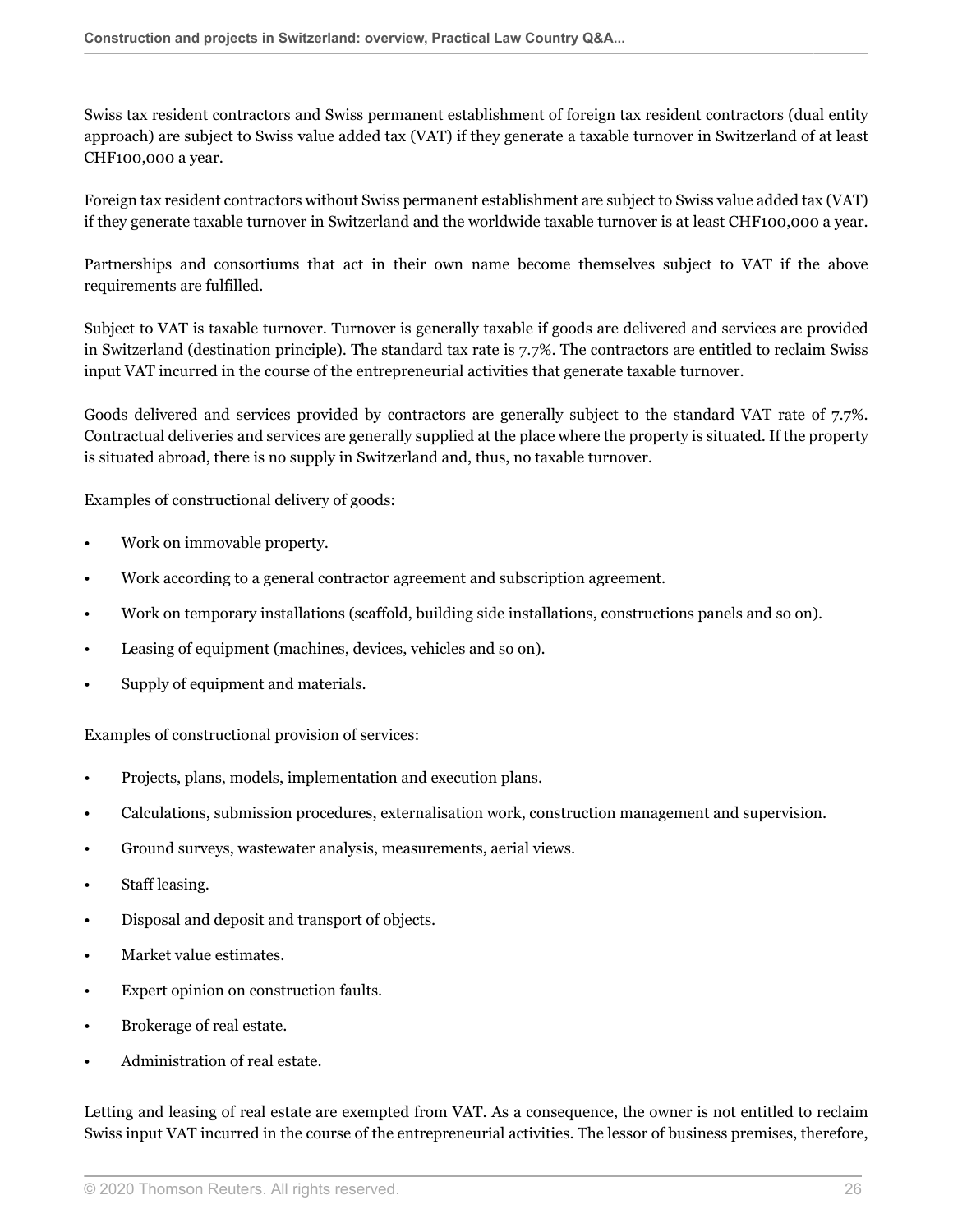generally opts to treat the lease as liable to VAT to allow itself and the tenants to reclaim Swiss input VAT. The lessor also generally opts that the sale of real estate is liable to VAT to the extent that the lease revenues have been subject to VAT and the purchase price is attributable to the sold building but not the land to avoid claw-back of previously reclaimed Swiss input VAT. To avoid cashflow drain, the parties generally agree to apply the notification procedure and to fulfil the tax liability of the seller by notification to the Federal Tax Administration.

## <span id="page-26-0"></span>**Other taxes**

**Swiss source tax:** interest paid on a loan secured by mortgage on real estate situated in a canton to a foreign tax resident mortgage lender is subject to Swiss source taxation (federal/cantonal/communal). The tax rate depends on the canton and the community. The foreign tax resident mortgage lender is subject to Swiss source tax. Further, the debtor is obliged to withhold the tax from the interest and to remit it to the cantonal tax administration. The debtor is jointly and severally liable for the payment of the tax. According to double tax treaties, Switzerland has a taxing right only if the debtor is Swiss tax resident and, therefore, the interest is Swiss source. Further, Switzerland has concluded double tax treaty provisions with foreign contracting states that generally split the taxing right for interest between the resident state of the recipient and Switzerland as source state.

**Corporate capital tax:** Swiss tax resident contractors are subject to Swiss corporate capital tax between 0.001% and 0.5% (federal/cantonal/communal). Taxable capital corresponds the share capital, capital reserve and profit reserve of the Swiss statutory balance sheet, subject to Swiss tax provisions (such as thin cap rules). A Swiss tax resident contractor may be liable to tax in a particular canton by reason of tax residence, ownership of immovable property or maintaining a permanent establishment therein. Foreign tax resident contractors are subject to Swiss corporate capital tax between 0.001% and 0.5% (federal/cantonal/communal). A foreign tax resident contractor may be liable to tax in a particular canton by reason of ownership of immovable property or maintaining a permanent establishment therein. Taxable capital corresponds the capital that is attributable to the real estate or the endowment capital that is attributable to the permanent establishment if it were a separate and independent enterprise (functionally separate entity approach).

**Swiss dividend withholding tax (WHT):** Swiss tax resident companies that hold real estate in Switzerland are is subject to Swiss dividend withholding tax (WHT) on dividends at a rate of 35%. Swiss resident shareholders are entitled to full relief and foreign tax resident shareholders are entitled to partial or full refund according to a double tax treaty concluded between Switzerland and the foreign residence state of the shareholder. Further, Switzerland has concluded a zero WHT rate for inter-company dividends with EC Member States (Article 9 of the Agreement between the European Community and the Switzerland providing for measures equivalent to those laid down in Council Directive 2003/48/EC on taxation of savings income in the form of interest payments). Foreign tax resident companies that hold real estate in Switzerland are not subject to Swiss WHT irrespective of whether they are liable to tax in a particular canton by reason of ownership of immovable property (*Kapitalanlageliegenschaft*) or maintaining a permanent establishment therein. Repatriation of profits of a Swiss permanent establishment is not subject to Swiss WHT.

**Swiss interest withholding tax (WHT)**: Interest paid on debentures (*Obligationen*) issued by Swiss tax resident persons and interest on Swiss bank deposits (*Kundenguthaben*) are subject to Swiss interest withholding tax (WHT) at a rate of 35%. Swiss resident recipients are entitled to full relief and foreign tax recipients are entitled to partial or full refund according to a double tax treaty concluded between Switzerland and the foreign residence state of the recipient. Interest paid by Swiss tax resident borrowers on individual loans, private placements and intercompany loans is generally not subject to WHT unless a loan is qualified as Swiss bond, a Swiss note or a Swiss bank deposit. A Swiss borrower is deemed to issue a bond (*Anleihensobligation*) if funds are borrowed under the same terms from more than ten non-bank lenders (ten non-bank lenders rule) or a Swiss note (*Kassenobligation*) under different terms from more than 20 non-bank lenders (20 non-bank lenders rule).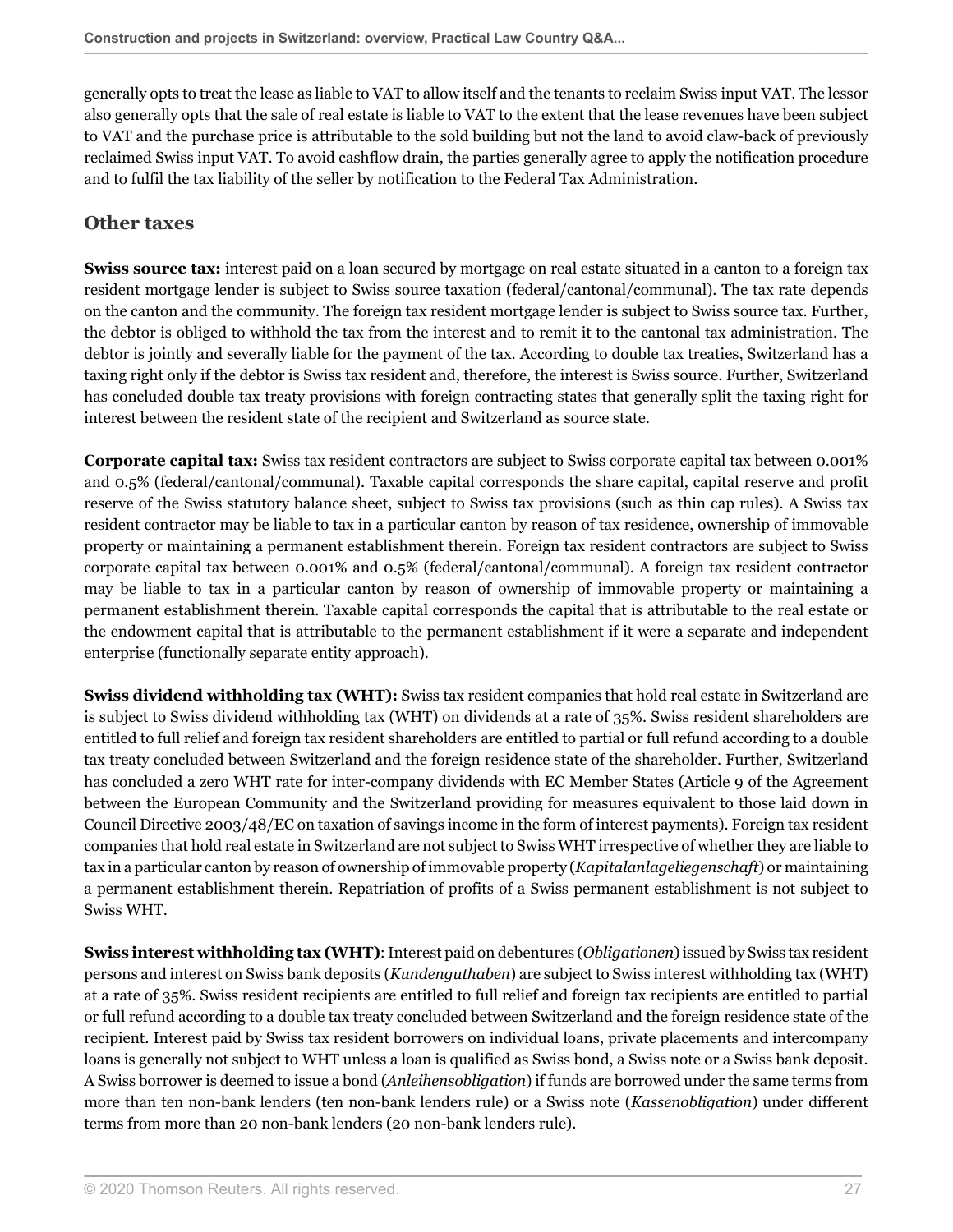35. Are any methods commonly used to mitigate tax liability on projects? Are there any tax incentives to carry out regeneration projects?

## **Tax mitigation**

The tax planning tools to mitigate tax liability on projects or real estate transactions include:

- Purchasers of real estate can finance the acquisition company through shareholder loans. Interest on shareholder loans are tax deductible for Swiss corporate income tax purposes and can be set off against rental and lease income. Further, interest is not subject to Swiss interest withholding tax subject to thin capitalisation and interest rate rules as well as 10 non-bank/20 non-bank lenders rules (*see [Question 34](#page-23-1)*). Further, shareholder loans reduce taxable capital for Swiss capital tax purposes subject to thin capitalisation rules. Depreciation of the real estate tax base is tax deductible for Swiss corporate income tax purposes and can be set off against rental and lease income.
- To comply with the ten non-bank/20 non-bank lenders rule, Swiss tax resident borrowers and foreign lenders can agree on the inclusion of Swiss borrower language (transfer restriction and minimum interest clauses).
- To avoid Swiss source taxation of interest paid on a loan secured by mortgage on real estate situated in a Swiss canton to a foreign mortgage lender by a Swiss tax resident debtor, both can agree on the inclusion of Swiss treaty lender language (transfer restriction).
- To avoid cashflow drain, the seller and the purchaser of a Swiss real estate transaction can agree to apply the notification procedure (*Meldeverfahren*) according to which the seller can fulfil the VAT liability by notification to the Federal Tax Administration. Without notification procedure, the seller must charge VAT on top of the purchase price (for the building, but not for the land), the purchaser must pay and finance the VAT and is entitled to reclaim the paid VAT only in the first quarter following the transaction.
- Purchasers of Swiss real estate often use a two-tier acquisition structure where the acquisition company and the overlying holding company are tax resident in a foreign treaty state that has not concluded a treaty provision (in accordance with Article 13(4) of the OECD Model) that allocates taxing right for capital gains derived upon the sale of shares in a Swiss real estate company to Switzerland as source state. The purchaser plans the exit through a share deal where the overlying holding company sells the shares in the acquisition company. Switzerland has not yet opted to apply Article 9(1) of the Multilateral Instrument that provides for a provision equivalent to Article 13(4) of the OECD Model. However, Swiss double tax treaties are increasingly including tax treaty provisions in accordance with Article 13(4).

## **Tax incentives**

Tax incentives to carry out regeneration projects relate to investments in residential real estate include: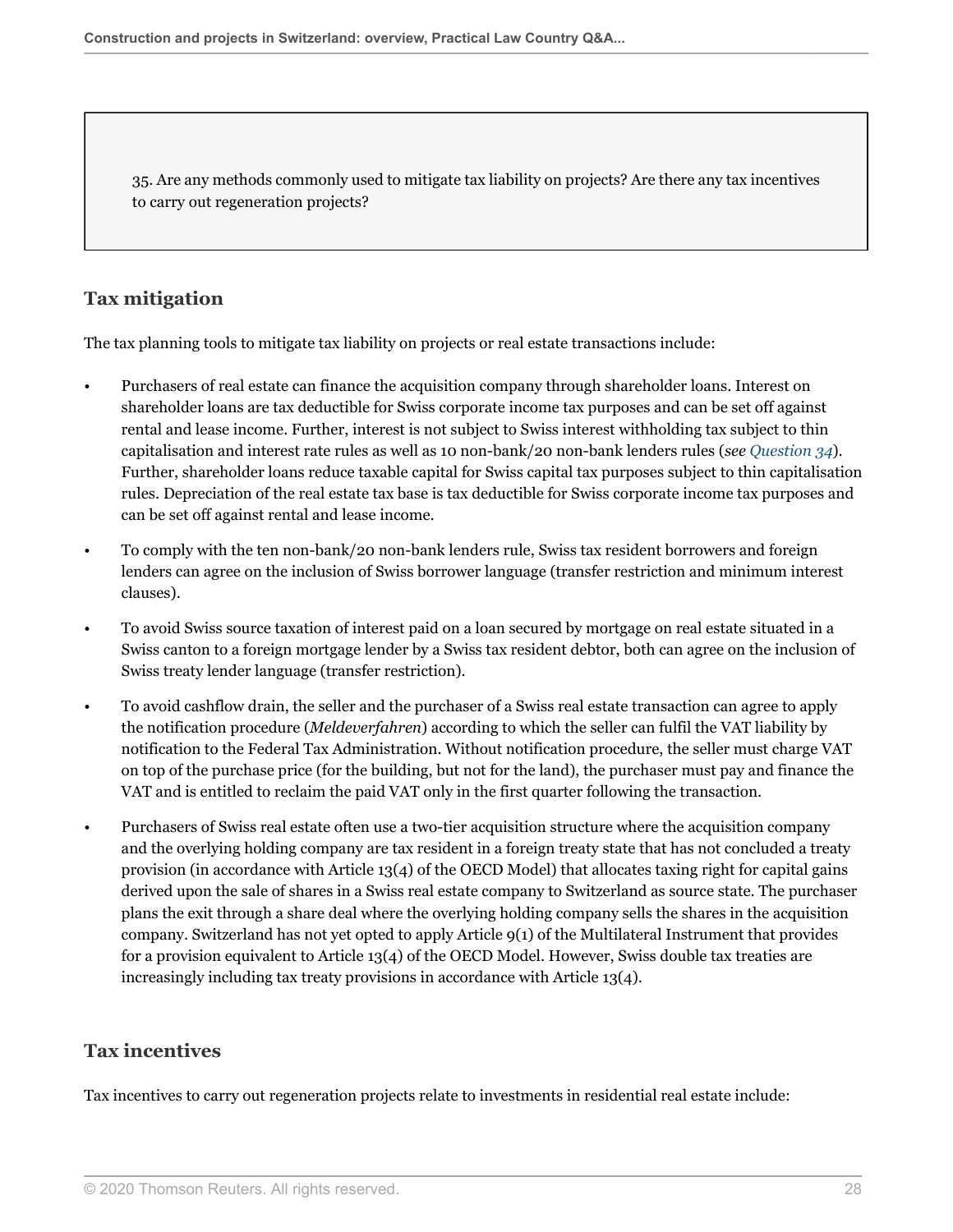- Individuals can deduct from taxable income for Swiss individual income tax purposes investments in existing residential real estate for efficient energy use and use of renewable energy, in particular measures for reduction of energy losses of building cover and measures for efficient energy use of facility equipment. Cantons generally treat investments in existing residential real estate for photovoltaics as measures for efficient energy use and use of renewable energy.
- Subsidies that are paid by state authorities (for example *Gebäudeprogramm*) for investments in existing or new residential real estate for efficient energy use and use of renewable energy are taxable for Swiss individual income tax purposes.

## <span id="page-28-0"></span>**Other requirements for international contractors**

36. Are there any specific requirements that international contractors or construction professionals must comply with?

<span id="page-28-1"></span>There are no additional specific requirements for international contractors.

## **Reform**

37. Are there any proposals to reform construction and projects law?

## **Reform proposals**

At the moment there are several reform proposals pending in the field of construction law:

• **Amendment of condominium ownership law (***Stockwerkeigentum***).** A report conducted for the Federal Council concluded that certain areas need reform. In particular, the acquisition of condominium ownership "off plan" (before construction is concluded) needs to be standardised and formally stipulated in the law. The proposal was discussed and adopted in the National Council. It must now be discussed by the Council of States.

The report also discusses the need to increase the quora for decisions on construction measures on common parts.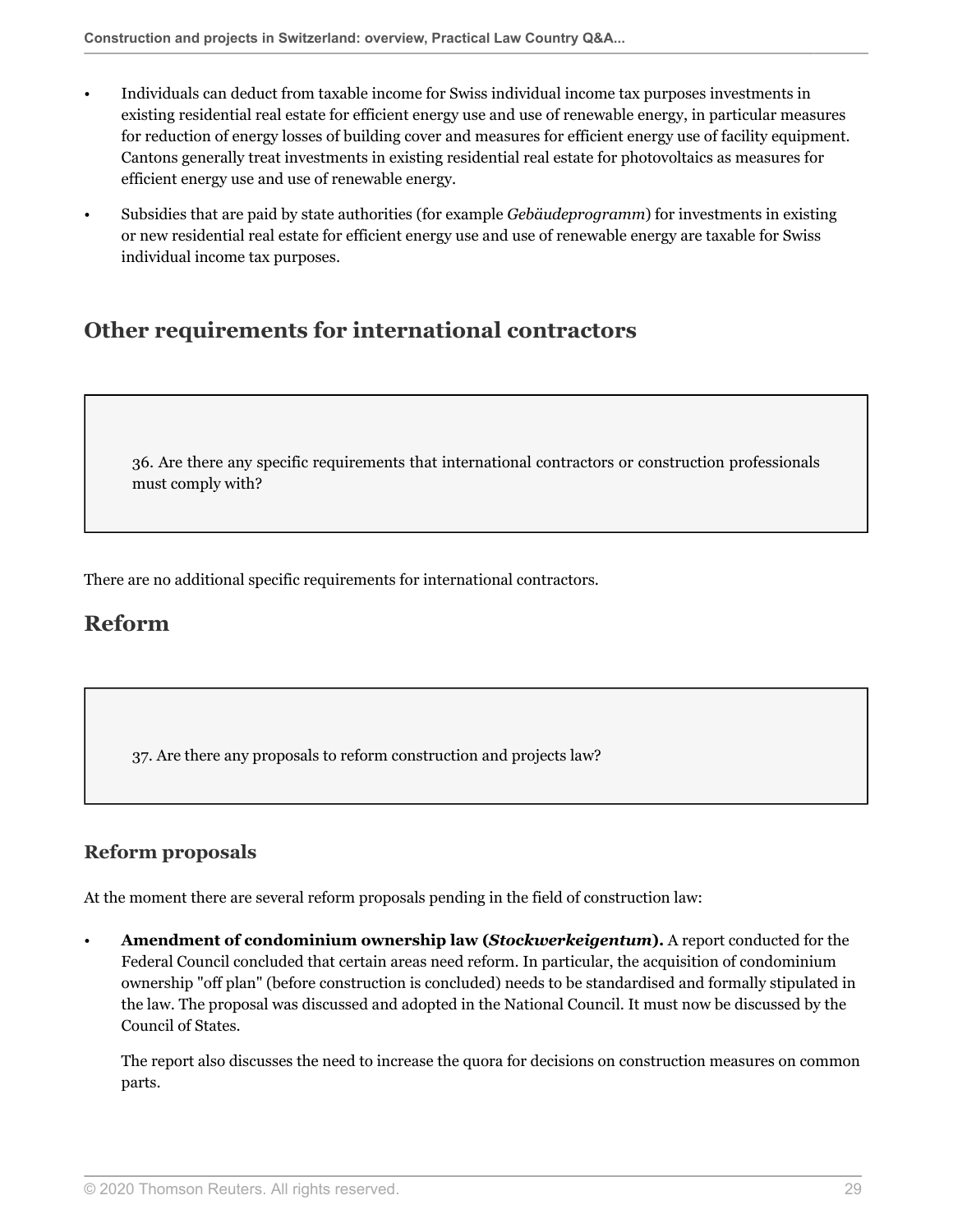Another important part of the intended revision is to examine whether legislative amendments are necessary to simplify energy-efficient refurbishment of condominium ownership.

- **Revision of building contract law**. Due to various parliamentary motions, the Federal Office of Justice is preparing a revision of the legal provisions on building contract law. The revision intends to strengthen the rights of building owners. The consultation process of the proposal was planned for April 2020 and due to be completed in June 2020.
- **Abolition of the imputed rental value (***Eigenmietwert***).** An initiative to abolish the imputed rental value and thus to implement a system change in the taxation of residential property is currently pending. It is still unclear how the initiative should be implemented exactly. The Federal Council was formally invited to comment on the change of system and its concrete implementation in March 2020. However, due to the COVID-19 crisis these deliberations of the Federal Council were postponed until further notice. Due to the current COVID-19 crisis (*see [Question 1](#page-1-1)*), the intended processing deadlines mentioned above will most likely be delayed.

## **Trends**

There has been a trend towards real estate crowdfunding, with several platforms being established in Switzerland in the last months. Investors buy a quote-part in real estate and profit from the rental benefits of the buildings. With new developments in the Fintech markets, in particular related to the development of blockchain technology, real estate crowdfunding platforms have started to embrace blockchain technology and to issue tokens.

<span id="page-29-0"></span>**Contributor profiles**

<span id="page-29-1"></span>**Isabelle Romy, Partner**

**Froriep Legal AG T** +41 44 386 60 00 **F** +41 44 383 60 50 **E** *[iromy@froriep.ch](mailto:iromy@froriep.ch)* **W** *[www.froriep.com](http://www.froriep.com)*

**Professional qualifications.** Switzerland, Attorney at law; Professor, University of Fribourg and Lausanne Federal Institute of Technology (*École polytechnique fédérale de Lausanne*) (EPFL)

**Areas of practice.** Real estate (including environmental law); litigation; public commercial law; arbitration.

**Non-professional qualifications.** Dr. iur (PhD)

**Languages.** French, German, English

**Professional associations/memberships**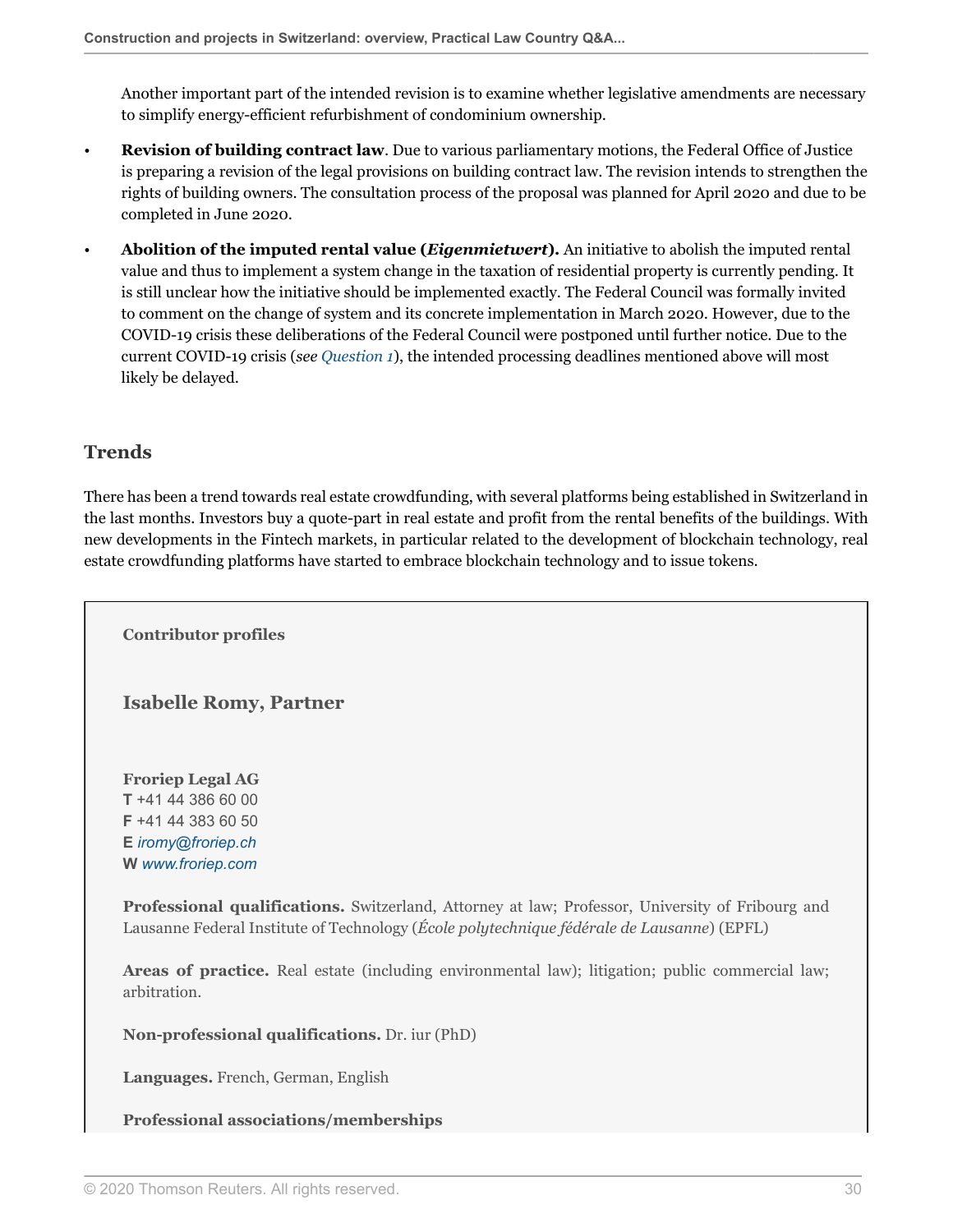- Swiss Arbitration Association (ASA).
- Zurich Bar Association.
- Swiss Bar Association.

<span id="page-30-0"></span>**Publications.** See: *[https://www.froriep.com/en/people/isabelle-romy/](https://www.froriep.com/en/people/isabelle-romy/ )*

## **Catrina Luchsinger Gaehwiler, Partner**

**Froriep Legal AG T** +41 44 386 60 00 **F** +41 44 383 60 50 **E** *[cluchsinger@froriep.ch](mailto:cluchsinger@froriep.ch)* **W** *[www.froriep.com](http://www.froriep.com)*

**Professional qualifications.** Switzerland, Attorney at law;

Areas of practice. Financial Markets / Capital Markets, predominantly for real estate investment products

**Non-professional qualifications.** Dr. iur (PhD)

**Languages.** German, English

#### **Professional associations/memberships**

- Zurich Bar Association.
- Swiss Bar Association.
- International Pacific Bar Association (Vice Chair Banking & Finance)

<span id="page-30-1"></span>**Publications.** See: *[https://www.froriep.com/en/people/dr-catrina-luchsinger-gahwiler/](https://www.froriep.com/en/people/dr-catrina-luchsinger-gahwiler/ )*

### **Marcel R. Jung, Tax Partner**

**Froriep Legal AG T** +41 41 710 60 00 **E** *[mjung@froriep.ch](mailto:mjung@froriep.ch)* **W** *[www.froriep.com](http://www.froriep.com)*

**Professional qualifications.** Switzerland, Certified tax expert, Attorney at law

**Areas of practice.** Tax law.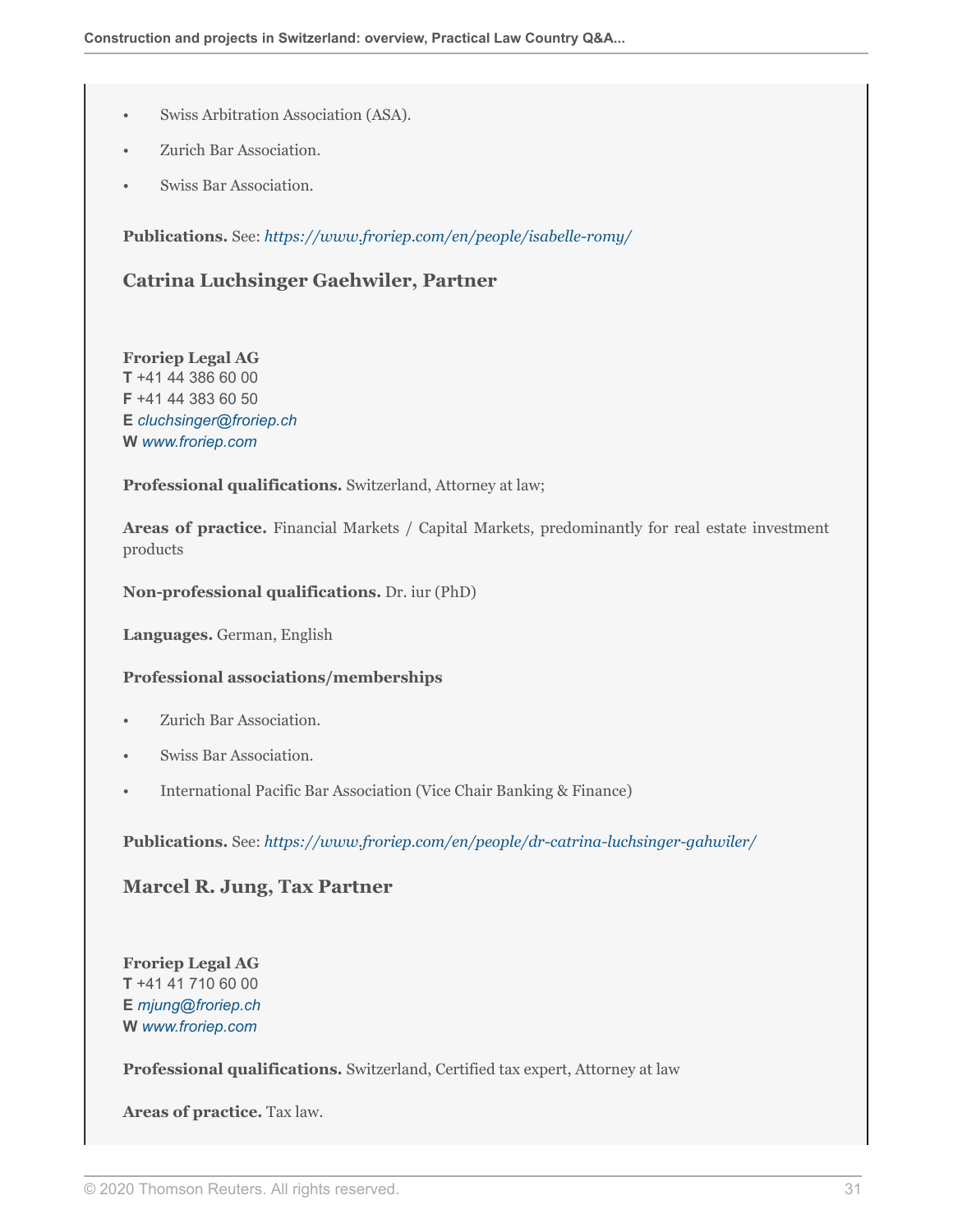**Languages.** German, English

**Non-professional qualifications.** Dr. iur (PhD)

#### **Professional associations/memberships**

- Zurich Bar Association.
- Swiss Bar Association.
- International Bar Association
- International Fiscal Association

<span id="page-31-0"></span>**Publications.** See: *[https://www.froriep.com/en/people/marcel-r-jung/](https://www.froriep.com/en/people/marcel-jung/ )*

### **Benjamin Dürig, Counsel**

**Froriep Legal AG T** +41 44 386 60 00 **F** +41 44 383 60 50 **E** *[bduerig@froriep.ch](mailto:bduerig@froriep.ch)* **W** *[www.froriep.com](http://www.froriep.com)*

**Professional qualifications.** Switzerland, Attorney at law

**Areas of practice.** Real estate; mergers and acquisitions; banking and finance; corporate and commercial.

**Languages.** German, French, English

#### **Professional associations/memberships**

- Zurich Bar Association.
- Swiss Bar Association.
- Franco-Swiss Chamber for Trade and Industry.
- International Association of Young Lawyers (AIJA).

<span id="page-31-1"></span>**Publications.** See: *[https://www.froriep.com/en/people/benjamin-durig/](https://www.froriep.com/en/people/benjamin-durig/ )*

**Romina A. Brogini, Senior Associate**

**Froriep Legal AG T**+41 44 386 60 00